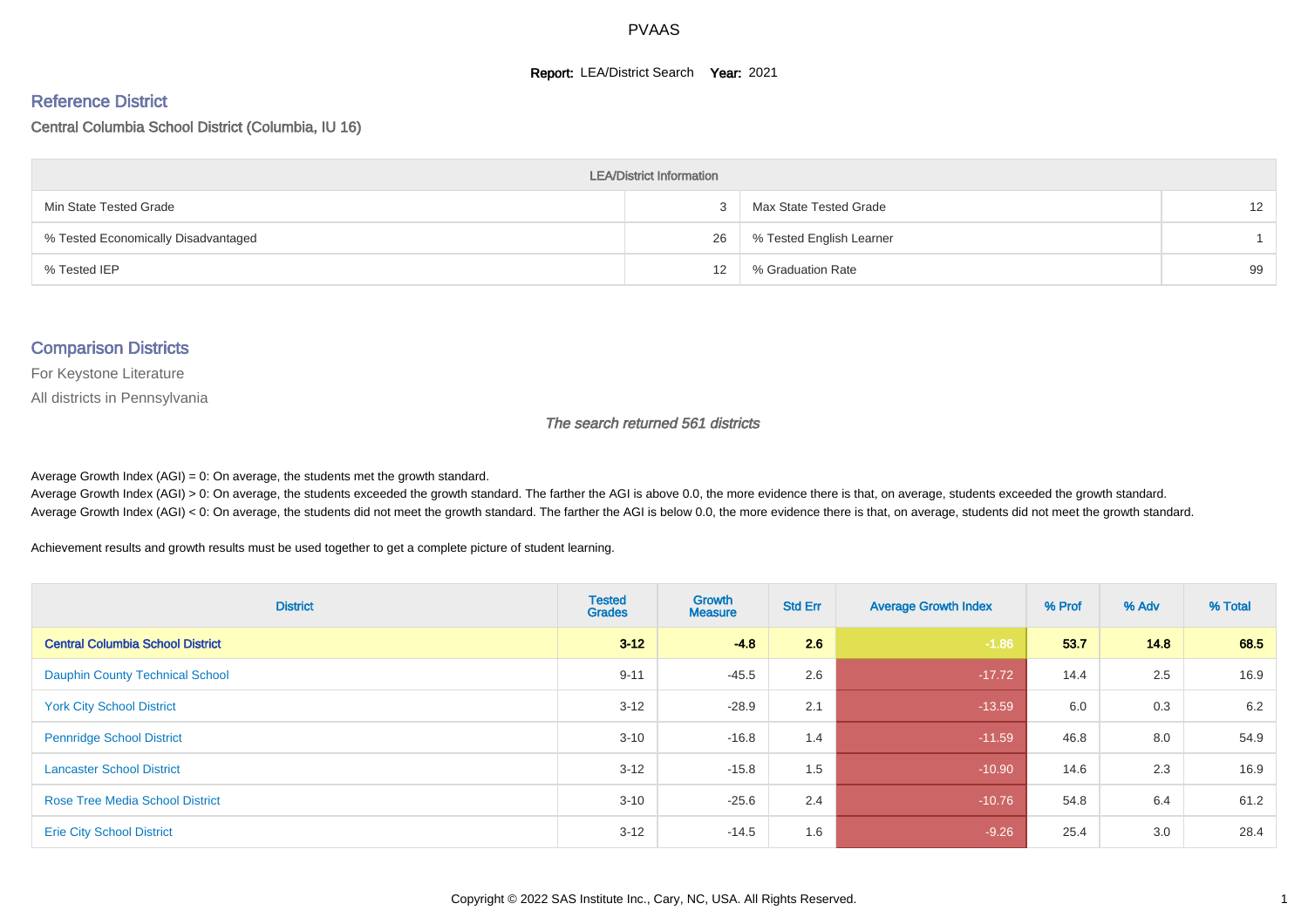| <b>District</b>                              | <b>Tested</b><br><b>Grades</b> | <b>Growth</b><br><b>Measure</b> | <b>Std Err</b> | <b>Average Growth Index</b> | % Prof | % Adv | % Total |
|----------------------------------------------|--------------------------------|---------------------------------|----------------|-----------------------------|--------|-------|---------|
| <b>Central Columbia School District</b>      | $3 - 12$                       | $-4.8$                          | 2.6            | $-1.86$                     | 53.7   | 14.8  | 68.5    |
| <b>Shikellamy School District</b>            | $3 - 10$                       | $-22.3$                         | 2.5            | $-8.92$                     | 33.3   | 6.1   | 39.5    |
| <b>West Side CTC</b>                         | $9 - 10$                       | $-37.4$                         | 4.3            | $-8.64$                     | 8.8    | 0.0   | 8.8     |
| <b>Norristown Area School District</b>       | $3 - 12$                       | $-12.8$                         | 1.6            | $-7.98$                     | 23.5   | 2.3   | 25.7    |
| Owen J Roberts School District               | $3 - 11$                       | $-12.3$                         | 1.6            | $-7.61$                     | 57.0   | 11.9  | 69.0    |
| <b>Hatboro-Horsham School District</b>       | $3 - 11$                       | $-12.8$                         | 1.7            | $-7.47$                     | 45.6   | 7.2   | 52.8    |
| Philipsburg-Osceola Area School District     | $3 - 11$                       | $-24.8$                         | 3.3            | $-7.43$                     | 19.7   | 2.6   | 22.4    |
| <b>Chambersburg Area School District</b>     | $3 - 11$                       | $-9.5$                          | 1.3            | $-7.20$                     | 42.7   | 8.6   | 51.4    |
| <b>Northwestern School District</b>          | $3 - 11$                       | $-24.9$                         | 3.5            | $-7.13$                     | 42.6   | 2.9   | 45.6    |
| <b>Bristol Township School District</b>      | $3 - 11$                       | $-13.9$                         | 2.0            | $-7.05$                     | 31.0   | 3.7   | 34.7    |
| <b>Curwensville Area School District</b>     | $3 - 11$                       | $-27.9$                         | 4.1            | $-6.72$                     | 42.5   | 4.1   | 46.6    |
| Mifflinburg Area School District             | $3 - 11$                       | $-15.8$                         | 2.5            | $-6.30$                     | 42.4   | 4.0   | 46.4    |
| Lackawanna Trail School District             | $3 - 10$                       | $-21.7$                         | 3.5            | $-6.20$                     | 38.5   | 1.5   | 40.0    |
| <b>Lawrence County CTC</b>                   | $10 - 11$                      | $-21.7$                         | 3.6            | $-6.05$                     | 19.8   | 0.0   | 19.8    |
| <b>Ringgold School District</b>              | $3 - 11$                       | $-14.7$                         | 2.4            | $-6.04$                     | 41.5   | 7.9   | 49.4    |
| <b>Abington School District</b>              | $3 - 10$                       | $-11.5$                         | 1.9            | $-6.00$                     | 56.2   | 11.6  | 67.8    |
| <b>Springfield Township School District</b>  | $3 - 11$                       | $-18.9$                         | 3.2            | $-5.88$                     | 62.6   | 3.6   | 66.3    |
| <b>Solanco School District</b>               | $3 - 11$                       | $-11.0$                         | 2.0            | $-5.55$                     | 41.6   | 4.5   | 46.1    |
| <b>Exeter Township School District</b>       | $3 - 11$                       | $-10.4$                         | 1.9            | $-5.44$                     | 50.6   | 2.7   | 53.3    |
| <b>Southern Fulton School District</b>       | $3 - 11$                       | $-23.7$                         | 4.4            | $-5.37$                     | 34.2   | 10.5  | 44.7    |
| <b>Mastery Charter School - Gratz Campus</b> | $7 - 10$                       | $-23.9$                         | 4.5            | $-5.29$                     | 2.9    | 0.0   | 2.9     |
| <b>Plum Borough School District</b>          | $3 - 11$                       | $-11.3$                         | 2.2            | $-5.19$                     | 51.1   | 9.0   | 60.1    |
| <b>Titusville Area School District</b>       | $3 - 11$                       | $-13.2$                         | 2.6            | $-4.99$                     | 43.2   | 4.8   | 48.0    |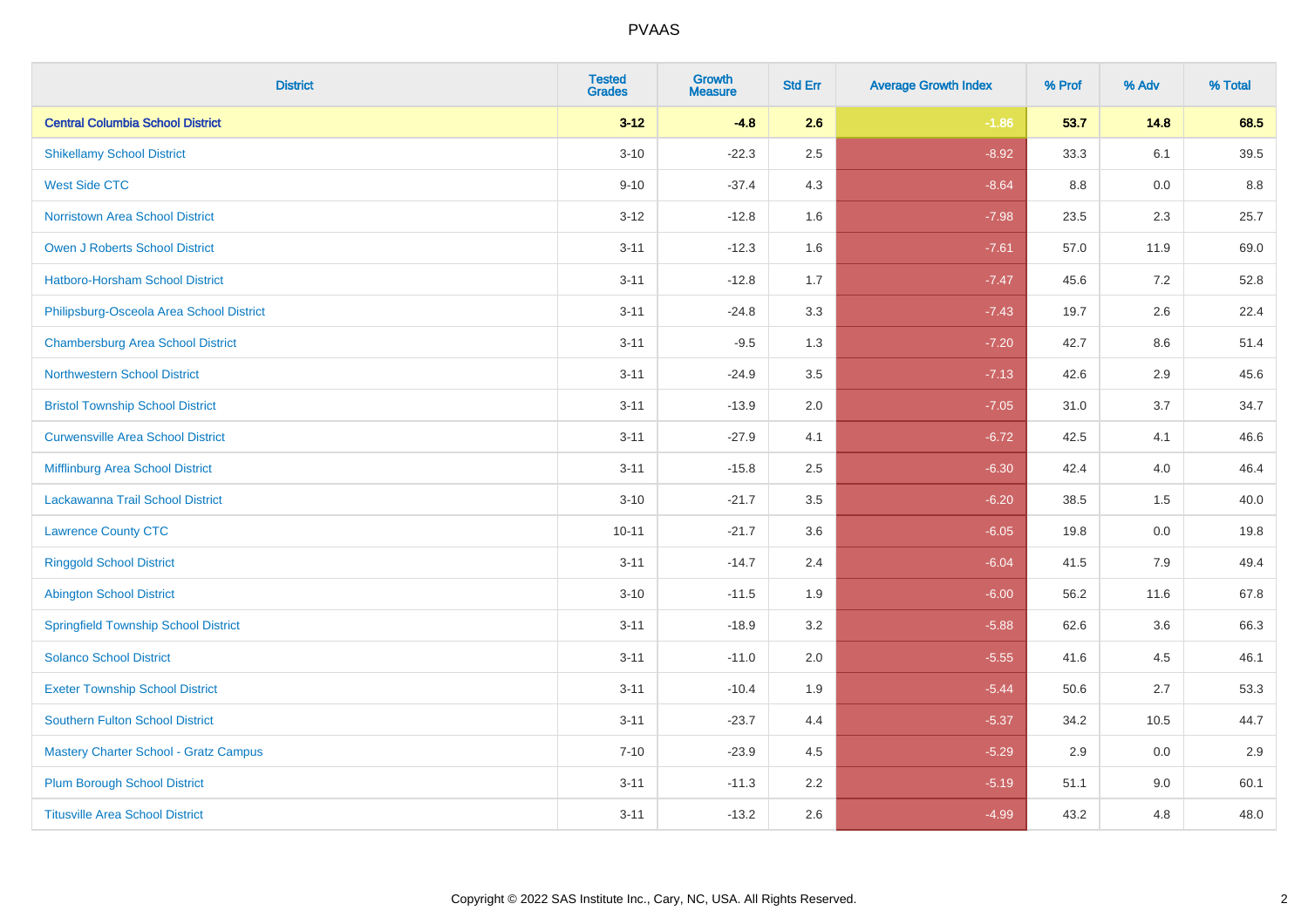| <b>District</b>                                | <b>Tested</b><br><b>Grades</b> | <b>Growth</b><br><b>Measure</b> | <b>Std Err</b> | <b>Average Growth Index</b> | % Prof | % Adv | % Total |
|------------------------------------------------|--------------------------------|---------------------------------|----------------|-----------------------------|--------|-------|---------|
| <b>Central Columbia School District</b>        | $3 - 12$                       | $-4.8$                          | 2.6            | $-1.86$                     | 53.7   | 14.8  | 68.5    |
| Southern Columbia Area School District         | $3 - 11$                       | $-14.6$                         | 3.0            | $-4.92$                     | 55.0   | 4.0   | 59.0    |
| Schuylkill Haven Area School District          | $3 - 11$                       | $-15.3$                         | 3.1            | $-4.87$                     | 49.7   | 2.4   | 52.1    |
| <b>Bucks County Technical High School</b>      | $9 - 10$                       | $-12.0$                         | 2.5            | $-4.84$                     | 35.9   | 3.2   | 39.2    |
| <b>Tacony Academy Charter School</b>           | $3 - 11$                       | $-14.7$                         | 3.0            | $-4.82$                     | 22.4   | 1.8   | 24.1    |
| <b>Tulpehocken Area School District</b>        | $3 - 12$                       | $-13.7$                         | 2.8            | $-4.81$                     | 36.7   | 2.8   | 39.4    |
| <b>Frazier School District</b>                 | $3 - 11$                       | $-17.2$                         | 3.7            | $-4.70$                     | 37.1   | 1.6   | 38.7    |
| <b>Riverside Beaver County School District</b> | $3 - 11$                       | $-14.0$                         | 3.0            | $-4.64$                     | 49.4   | 8.8   | 58.2    |
| <b>Penns Manor Area School District</b>        | $3 - 12$                       | $-17.0$                         | 3.7            | $-4.52$                     | 29.7   | 3.1   | 32.8    |
| <b>Annville-Cleona School District</b>         | $3 - 12$                       | $-12.1$                         | 2.7            | $-4.46$                     | 34.9   | 7.8   | 42.6    |
| Lampeter-Strasburg School District             | $3 - 12$                       | $-8.6$                          | 2.0            | $-4.33$                     | 55.1   | 9.8   | 64.8    |
| <b>Butler Area School District</b>             | $3 - 11$                       | $-6.5$                          | 1.5            | $-4.26$                     | 42.5   | 9.4   | 51.9    |
| Southern Tioga School District                 | $3 - 11$                       | $-11.5$                         | 2.7            | $-4.25$                     | 47.8   | 6.4   | 54.3    |
| <b>South Park School District</b>              | $3 - 11$                       | $-11.3$                         | 2.7            | $-4.23$                     | 53.5   | 13.7  | 67.3    |
| <b>West Mifflin Area School District</b>       | $3 - 12$                       | $-12.3$                         | 2.9            | $-4.22$                     | 39.7   | 10.3  | 50.0    |
| <b>Columbia-Montour AVTS</b>                   | $9 - 10$                       | $-12.5$                         | 3.0            | $-4.16$                     | 22.3   | 0.6   | 22.9    |
| Jefferson County-Dubois AVTS                   | $9 - 11$                       | $-16.2$                         | 3.9            | $-4.16$                     | 23.0   | 0.0   | 23.0    |
| <b>Wellsboro Area School District</b>          | $3 - 11$                       | $-12.4$                         | 3.0            | $-4.11$                     | 49.2   | 11.9  | 61.1    |
| <b>Avonworth School District</b>               | $3 - 10$                       | $-12.6$                         | 3.1            | $-4.01$                     | 59.8   | 4.6   | 64.4    |
| <b>Big Spring School District</b>              | $3 - 11$                       | $-9.8$                          | 2.4            | $-4.00$                     | 38.6   | 8.9   | 47.5    |
| Catasauqua Area School District                | $3-12$                         | $-12.1$                         | 3.0            | $-4.00$                     | 36.8   | 7.6   | 44.3    |
| Southern Huntingdon County School District     | $3 - 11$                       | $-12.9$                         | 3.2            | $-3.98$                     | 32.5   | 2.5   | 35.0    |
| <b>Minersville Area School District</b>        | $3 - 11$                       | $-14.4$                         | 3.7            | $-3.90$                     | 39.3   | 3.3   | 42.6    |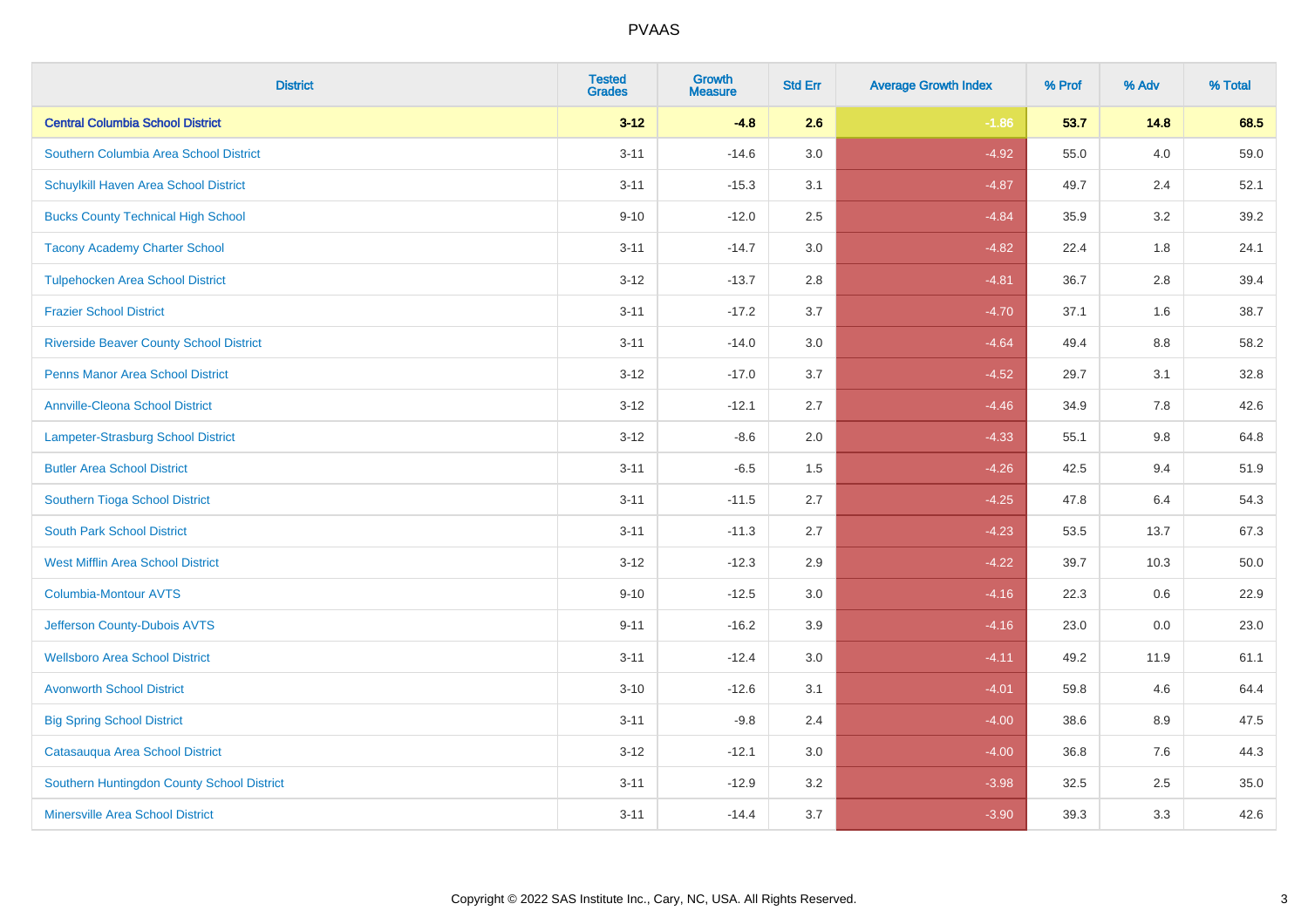| <b>District</b>                               | <b>Tested</b><br><b>Grades</b> | <b>Growth</b><br><b>Measure</b> | <b>Std Err</b> | <b>Average Growth Index</b> | % Prof | % Adv   | % Total |
|-----------------------------------------------|--------------------------------|---------------------------------|----------------|-----------------------------|--------|---------|---------|
| <b>Central Columbia School District</b>       | $3 - 12$                       | $-4.8$                          | 2.6            | $-1.86$                     | 53.7   | 14.8    | 68.5    |
| <b>Bradford Area School District</b>          | $3 - 12$                       | $-9.3$                          | 2.4            | $-3.87$                     | 45.8   | $8.3\,$ | 54.2    |
| <b>Marion Center Area School District</b>     | $3 - 10$                       | $-12.0$                         | 3.1            | $-3.87$                     | 33.7   | 1.1     | 34.8    |
| Northern Lehigh School District               | $3 - 12$                       | $-10.4$                         | 2.7            | $-3.82$                     | 28.0   | 9.3     | 37.3    |
| Propel Charter School - Braddock Hills        | $3 - 11$                       | $-13.6$                         | 3.6            | $-3.81$                     | 9.7    | 1.6     | 11.3    |
| Johnsonburg Area School District              | $3 - 11$                       | $-14.1$                         | 3.9            | $-3.62$                     | 54.0   | 4.6     | 58.6    |
| <b>Berwick Area School District</b>           | $3 - 11$                       | $-9.3$                          | 2.6            | $-3.59$                     | 42.1   | 5.5     | 47.6    |
| <b>Ridgway Area School District</b>           | $3 - 11$                       | $-14.5$                         | 4.1            | $-3.56$                     | 49.0   | 9.8     | 58.8    |
| <b>Clearfield Area School District</b>        | $3 - 10$                       | $-9.4$                          | 2.6            | $-3.56$                     | 43.0   | 3.1     | 46.1    |
| <b>Moniteau School District</b>               | $3 - 11$                       | $-11.8$                         | 3.3            | $-3.56$                     | 50.0   | 6.3     | 56.3    |
| <b>Milton Area School District</b>            | $3 - 11$                       | $-8.7$                          | 2.5            | $-3.52$                     | 45.4   | 6.9     | 52.3    |
| <b>Penn-Delco School District</b>             | $3 - 11$                       | $-6.8$                          | 1.9            | $-3.51$                     | 46.6   | 3.2     | 49.8    |
| <b>Williamsburg Community School District</b> | $3 - 11$                       | $-14.3$                         | 4.1            | $-3.48$                     | 28.3   | $0.0\,$ | 28.3    |
| <b>Interboro School District</b>              | $3 - 12$                       | $-7.3$                          | 2.1            | $-3.43$                     | 46.6   | 4.8     | 51.4    |
| <b>Elizabeth Forward School District</b>      | $3 - 11$                       | $-8.4$                          | 2.4            | $-3.41$                     | 51.7   | 4.0     | 55.7    |
| <b>Steelton-Highspire School District</b>     | $3 - 11$                       | $-11.8$                         | 3.5            | $-3.40$                     | 14.5   | $0.0\,$ | 14.5    |
| <b>Neshannock Township School District</b>    | $3 - 10$                       | $-9.7$                          | 2.9            | $-3.34$                     | 62.4   | 5.6     | 67.9    |
| Maritime Academy Charter School               | $3 - 10$                       | $-11.4$                         | 3.5            | $-3.29$                     | 15.2   | 0.0     | 15.2    |
| <b>Tamaqua Area School District</b>           | $3 - 12$                       | $-8.2$                          | 2.5            | $-3.24$                     | 44.5   | 1.9     | 46.4    |
| <b>Waynesboro Area School District</b>        | $3 - 12$                       | $-6.1$                          | 1.9            | $-3.20$                     | 50.0   | 6.8     | 56.8    |
| <b>Boyertown Area School District</b>         | $3 - 11$                       | $-4.7$                          | 1.5            | $-3.17$                     | 55.2   | 11.3    | 66.5    |
| <b>Wallenpaupack Area School District</b>     | $3 - 11$                       | $-7.1$                          | 2.3            | $-3.09$                     | 40.8   | 2.4     | 43.1    |
| <b>Dubois Area School District</b>            | $3 - 11$                       | $-6.2$                          | 2.0            | $-3.07$                     | 50.9   | 13.4    | 64.3    |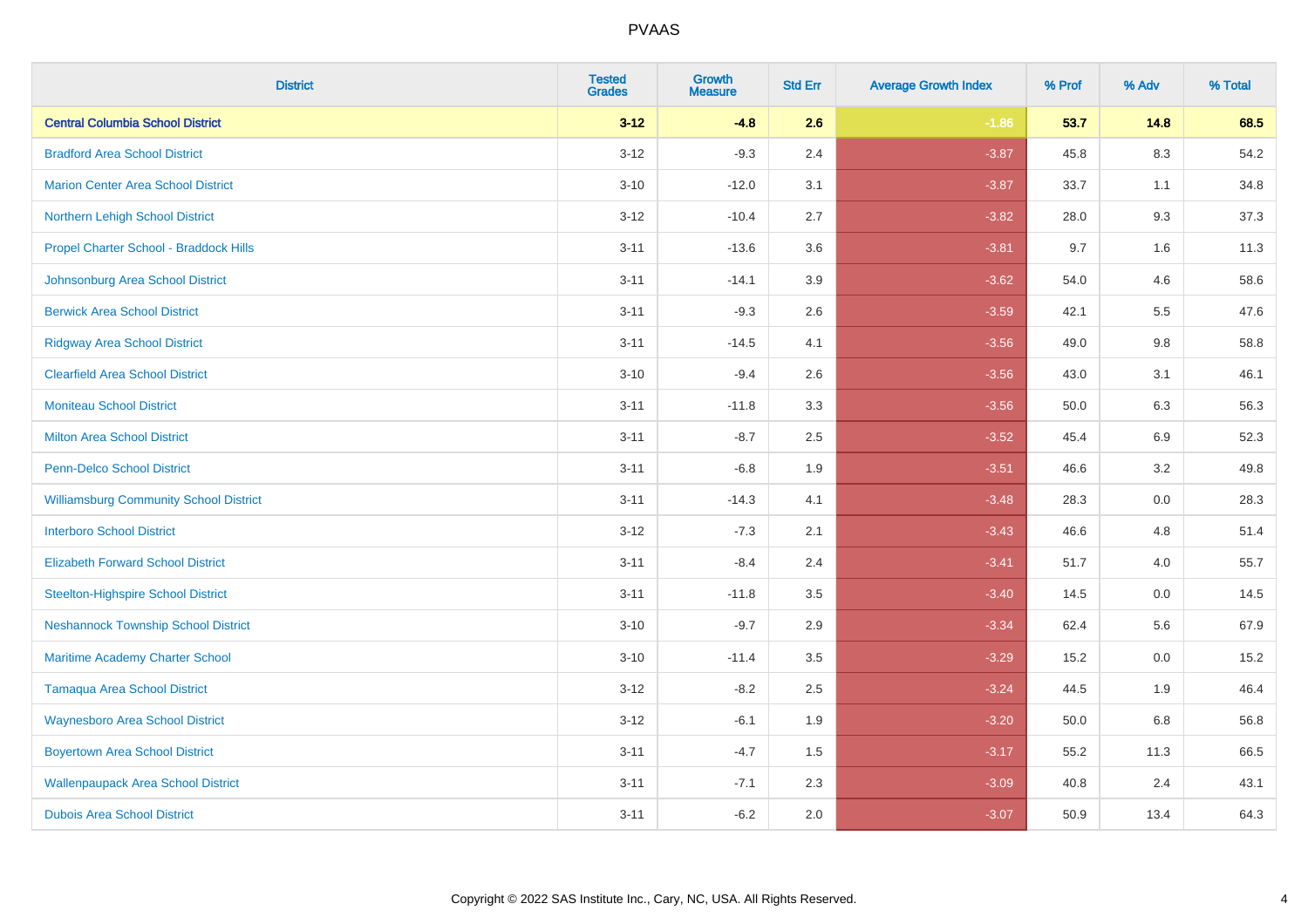| <b>District</b>                              | <b>Tested</b><br><b>Grades</b> | <b>Growth</b><br><b>Measure</b> | <b>Std Err</b> | <b>Average Growth Index</b> | % Prof | % Adv   | % Total |
|----------------------------------------------|--------------------------------|---------------------------------|----------------|-----------------------------|--------|---------|---------|
| <b>Central Columbia School District</b>      | $3 - 12$                       | $-4.8$                          | 2.6            | $-1.86$                     | 53.7   | 14.8    | 68.5    |
| <b>Palisades School District</b>             | $3 - 11$                       | $-8.7$                          | 2.8            | $-3.06$                     | 53.8   | $6.7\,$ | 60.5    |
| <b>Pittsburgh School District</b>            | $3 - 11$                       | $-3.3$                          | 1.1            | $-3.04$                     | 33.9   | 8.2     | 42.1    |
| Philadelphia Academy Charter School          | $3 - 11$                       | $-8.9$                          | 2.9            | $-3.04$                     | 50.5   | 2.9     | 53.4    |
| <b>North East School District</b>            | $3 - 11$                       | $-9.3$                          | 3.1            | $-3.02$                     | 62.6   | 14.4    | 77.0    |
| <b>Penn Hills School District</b>            | $3 - 11$                       | $-7.6$                          | 2.6            | $-2.94$                     | 33.1   | 0.7     | 33.8    |
| <b>Conneaut School District</b>              | $3 - 12$                       | $-7.5$                          | 2.6            | $-2.91$                     | 38.4   | 7.4     | 45.8    |
| <b>Easton Area School District</b>           | $3 - 12$                       | $-4.1$                          | 1.4            | $-2.91$                     | 39.9   | 4.0     | 43.9    |
| <b>Rochester Area School District</b>        | $3 - 11$                       | $-13.2$                         | 4.6            | $-2.89$                     | 19.5   | 1.3     | 20.8    |
| <b>Union City Area School District</b>       | $3 - 12$                       | $-10.2$                         | 3.6            | $-2.87$                     | 42.9   | 3.2     | 46.0    |
| <b>Northern Potter School District</b>       | $3 - 12$                       | $-13.1$                         | 4.6            | $-2.84$                     | 37.5   | 0.0     | 37.5    |
| <b>Propel Charter School-Homestead</b>       | $3 - 11$                       | $-11.7$                         | 4.1            | $-2.84$                     | 15.9   | 0.0     | 15.9    |
| Nazareth Area School District                | $3 - 11$                       | $-4.7$                          | 1.7            | $-2.82$                     | 59.2   | $9.9\,$ | 69.0    |
| <b>Carlisle Area School District</b>         | $3 - 11$                       | $-5.3$                          | 1.9            | $-2.81$                     | 54.0   | 6.3     | 60.3    |
| <b>Carmichaels Area School District</b>      | $3 - 10$                       | $-9.3$                          | 3.3            | $-2.81$                     | 35.1   | 1.4     | 36.5    |
| <b>Redbank Valley School District</b>        | $3 - 11$                       | $-9.5$                          | 3.4            | $-2.77$                     | 31.5   | 4.9     | 36.4    |
| <b>Highlands School District</b>             | $3 - 11$                       | $-7.4$                          | 2.7            | $-2.76$                     | 44.4   | 3.7     | 48.2    |
| <b>Forest Hills School District</b>          | $3 - 11$                       | $-7.3$                          | 2.7            | $-2.74$                     | 41.1   | 13.7    | 54.8    |
| <b>Trinity Area School District</b>          | $3 - 11$                       | $-5.4$                          | 2.0            | $-2.71$                     | 48.3   | 11.8    | 60.1    |
| <b>Propel Charter School-Montour</b>         | $3 - 10$                       | $-10.7$                         | 3.9            | $-2.71$                     | 13.7   | 0.0     | 13.7    |
| South Allegheny School District              | $3 - 11$                       | $-8.8$                          | 3.2            | $-2.70$                     | 40.5   | 0.0     | 40.5    |
| <b>Quakertown Community School District</b>  | $3-12$                         | $-4.4$                          | 1.6            | $-2.70$                     | 56.5   | 10.0    | 66.6    |
| <b>Blairsville-Saltsburg School District</b> | $3 - 11$                       | $-8.0$                          | 3.0            | $-2.68$                     | 37.3   | 7.0     | 44.3    |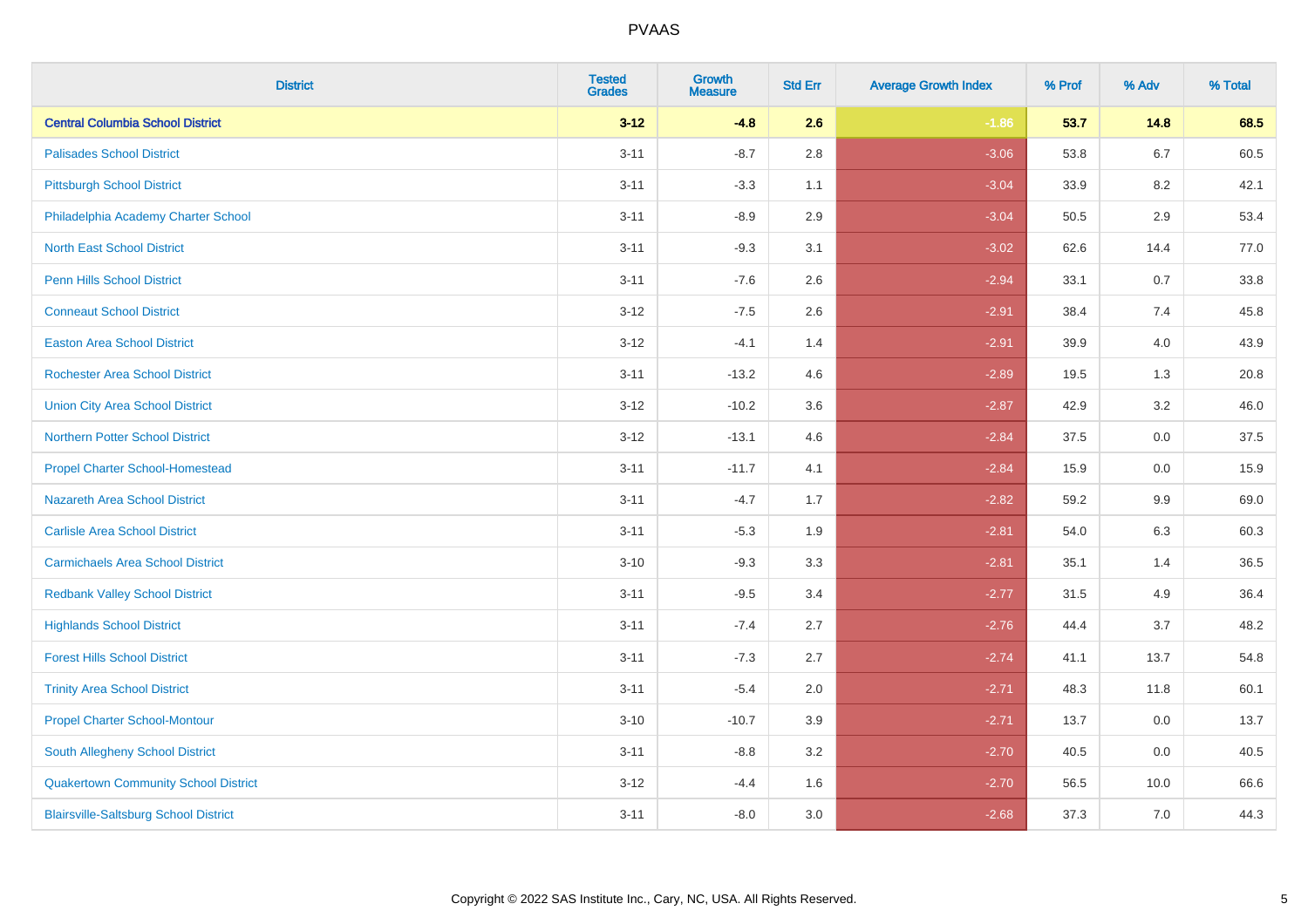| <b>District</b>                               | <b>Tested</b><br><b>Grades</b> | <b>Growth</b><br><b>Measure</b> | <b>Std Err</b> | <b>Average Growth Index</b> | % Prof | % Adv   | % Total |
|-----------------------------------------------|--------------------------------|---------------------------------|----------------|-----------------------------|--------|---------|---------|
| <b>Central Columbia School District</b>       | $3 - 12$                       | $-4.8$                          | 2.6            | $-1.86$                     | 53.7   | 14.8    | 68.5    |
| <b>Harbor Creek School District</b>           | $3 - 11$                       | $-7.1$                          | 2.7            | $-2.67$                     | 48.8   | 15.2    | 64.0    |
| <b>Pine Grove Area School District</b>        | $3 - 11$                       | $-7.7$                          | 2.9            | $-2.66$                     | 42.3   | 7.7     | 50.0    |
| <b>New Castle Area School District</b>        | $3-12$                         | $-6.4$                          | 2.4            | $-2.66$                     | 32.5   | $4.3$   | 36.8    |
| Northern Tioga School District                | $3 - 12$                       | $-7.5$                          | 2.8            | $-2.64$                     | 54.0   | 1.2     | 55.2    |
| <b>Dunmore School District</b>                | $3 - 11$                       | $-7.7$                          | 2.9            | $-2.62$                     | 34.0   | 7.2     | 41.2    |
| <b>Coatesville Area School District</b>       | $3 - 11$                       | $-4.4$                          | 1.7            | $-2.62$                     | 36.3   | $4.2\,$ | 40.5    |
| <b>Northwest Area School District</b>         | $3 - 10$                       | $-10.0$                         | 3.8            | $-2.59$                     | 34.6   | 7.3     | 41.8    |
| <b>Blue Mountain School District</b>          | $3 - 10$                       | $-5.8$                          | 2.3            | $-2.56$                     | 46.6   | 8.5     | 55.1    |
| <b>Slippery Rock Area School District</b>     | $3 - 11$                       | $-6.3$                          | 2.5            | $-2.51$                     | 56.2   | $9.5\,$ | 65.7    |
| <b>North Star School District</b>             | $3 - 11$                       | $-8.7$                          | 3.5            | $-2.51$                     | 47.8   | 6.0     | 53.7    |
| Mahanoy Area School District                  | $3 - 10$                       | $-9.0$                          | 3.6            | $-2.49$                     | 26.2   | 1.6     | 27.9    |
| <b>Keystone Central School District</b>       | $3 - 11$                       | $-5.1$                          | 2.0            | $-2.46$                     | 44.7   | 4.6     | 49.4    |
| <b>Sugar Valley Rural Charter School</b>      | $3 - 11$                       | $-11.0$                         | 4.5            | $-2.46$                     | 14.9   | $0.0\,$ | 14.9    |
| <b>Mohawk Area School District</b>            | $3 - 11$                       | $-7.5$                          | 3.1            | $-2.45$                     | 49.4   | 11.0    | 60.4    |
| <b>Innovative Arts Academy Charter School</b> | $6 - 11$                       | $-9.1$                          | 3.7            | $-2.44$                     | 9.5    | 0.0     | 9.5     |
| <b>Yough School District</b>                  | $3 - 10$                       | $-6.6$                          | 2.7            | $-2.43$                     | 50.8   | 4.0     | 54.8    |
| <b>Chartiers-Houston School District</b>      | $3 - 10$                       | $-8.6$                          | 3.5            | $-2.41$                     | 59.7   | 4.5     | 64.2    |
| <b>Farrell Area School District</b>           | $3 - 11$                       | $-10.4$                         | 4.3            | $-2.41$                     | 19.0   | 0.0     | 19.0    |
| <b>Universal Audenried Charter School</b>     | $9 - 11$                       | $-5.8$                          | 2.4            | $-2.40$                     | 14.6   | 0.0     | 14.6    |
| <b>Freedom Area School District</b>           | $3 - 11$                       | $-7.1$                          | 3.0            | $-2.37$                     | 43.8   | 4.2     | 47.9    |
| Jefferson-Morgan School District              | $3 - 10$                       | $-9.9$                          | 4.2            | $-2.35$                     | 43.8   | 4.2     | 47.9    |
| La Academia Partnership Charter School        | $6 - 11$                       | $-11.0$                         | 4.7            | $-2.34$                     | 6.8    | 0.0     | 6.8     |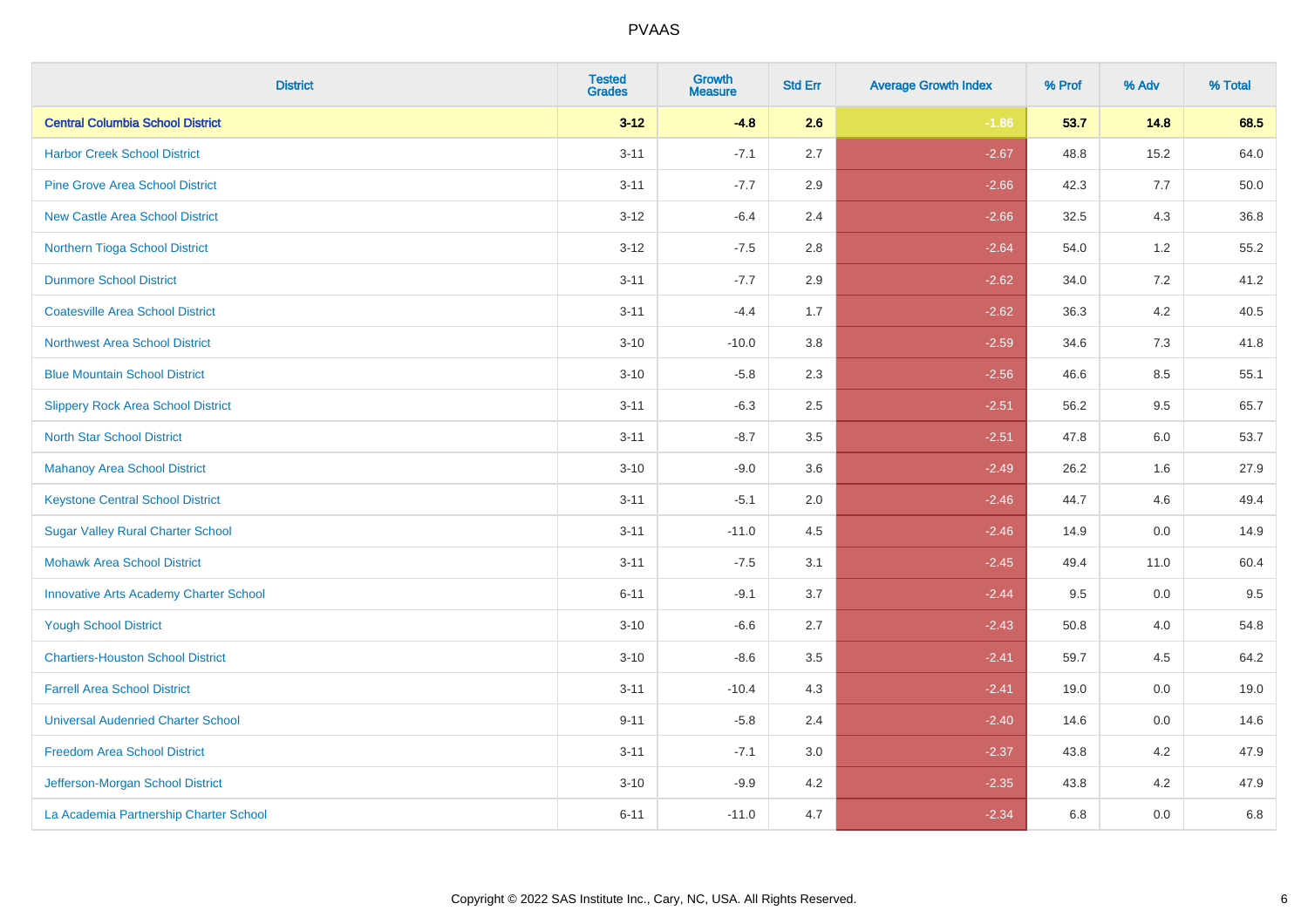| <b>District</b>                                   | <b>Tested</b><br><b>Grades</b> | <b>Growth</b><br><b>Measure</b> | <b>Std Err</b> | <b>Average Growth Index</b> | % Prof | % Adv   | % Total |
|---------------------------------------------------|--------------------------------|---------------------------------|----------------|-----------------------------|--------|---------|---------|
| <b>Central Columbia School District</b>           | $3 - 12$                       | $-4.8$                          | 2.6            | $-1.86$                     | 53.7   | 14.8    | 68.5    |
| <b>Southmoreland School District</b>              | $3 - 11$                       | $-8.3$                          | 3.6            | $-2.32$                     | 56.8   | $7.2\,$ | 64.0    |
| <b>Upper Moreland Township School District</b>    | $3 - 11$                       | $-5.0$                          | 2.2            | $-2.31$                     | 57.9   | 4.0     | 61.9    |
| South Williamsport Area School District           | $3 - 10$                       | $-5.7$                          | 2.5            | $-2.30$                     | 45.5   | 4.5     | 50.0    |
| Salisbury-Elk Lick School District                | $3 - 11$                       | $-13.5$                         | 5.9            | $-2.30$                     | 27.8   | 0.0     | 27.8    |
| Indiana Area School District                      | $3 - 11$                       | $-5.3$                          | 2.3            | $-2.28$                     | 47.6   | 18.4    | 66.1    |
| <b>Oxford Area School District</b>                | $3 - 11$                       | $-4.3$                          | 1.9            | $-2.26$                     | 41.3   | 8.0     | 49.3    |
| <b>Juniata County School District</b>             | $3 - 12$                       | $-4.9$                          | 2.1            | $-2.26$                     | 38.5   | 2.9     | 41.4    |
| <b>Portage Area School District</b>               | $3 - 10$                       | $-8.1$                          | 3.6            | $-2.26$                     | 40.6   | 9.4     | 50.0    |
| <b>Windber Area School District</b>               | $3 - 11$                       | $-7.2$                          | 3.2            | $-2.24$                     | 55.4   | 7.2     | 62.6    |
| <b>East Lycoming School District</b>              | $3 - 11$                       | $-6.0$                          | 2.7            | $-2.24$                     | 48.3   | 4.2     | 52.5    |
| <b>York Co School Of Technology</b>               | $9 - 12$                       | $-3.8$                          | 1.7            | $-2.22$                     | 39.1   | 5.6     | 44.7    |
| <b>Muncy School District</b>                      | $3 - 11$                       | $-8.1$                          | 3.7            | $-2.21$                     | 42.0   | $3.8\,$ | 45.8    |
| <b>West Middlesex Area School District</b>        | $3 - 10$                       | $-8.4$                          | $3.8\,$        | $-2.21$                     | 34.9   | 2.8     | 37.6    |
| Jim Thorpe Area School District                   | $3 - 11$                       | $-5.8$                          | 2.7            | $-2.19$                     | 33.3   | 7.4     | 40.7    |
| <b>Keystone Education Center Charter School</b>   | $3 - 12$                       | $-12.9$                         | 5.9            | $-2.19$                     | 28.0   | $0.0\,$ | 28.0    |
| <b>Perkiomen Valley School District</b>           | $3 - 11$                       | $-3.5$                          | 1.6            | $-2.18$                     | 53.8   | 13.4    | 67.2    |
| <b>Benton Area School District</b>                | $3 - 10$                       | $-9.7$                          | 4.5            | $-2.18$                     | 43.2   | 5.4     | 48.6    |
| Susquehanna Township School District              | $3 - 12$                       | $-5.8$                          | 2.7            | $-2.17$                     | 36.0   | 5.6     | 41.6    |
| <b>Crawford Central School District</b>           | $3 - 11$                       | $-4.7$                          | 2.2            | $-2.15$                     | 40.6   | 10.5    | 51.1    |
| <b>Aliquippa School District</b>                  | $3 - 11$                       | $-9.0$                          | 4.2            | $-2.14$                     | 11.0   | 0.0     | 11.0    |
| <b>Williams Valley School District</b>            | $3 - 11$                       | $-7.3$                          | 3.4            | $-2.13$                     | 23.2   | 0.0     | 23.2    |
| <b>Executive Education Academy Charter School</b> | $3 - 10$                       | $-6.5$                          | 3.1            | $-2.08$                     | 23.7   | 2.2     | 25.8    |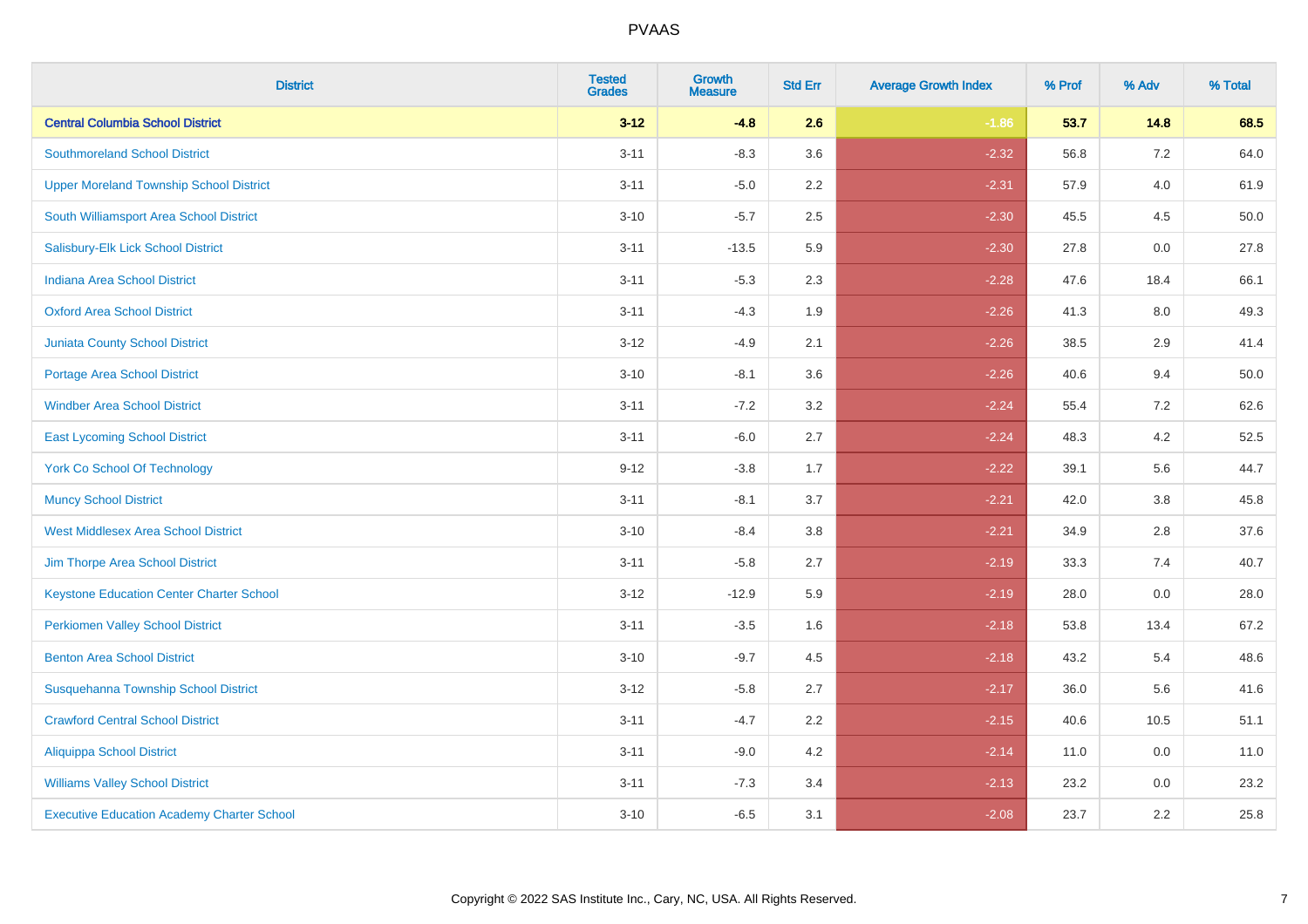| <b>District</b>                                | <b>Tested</b><br><b>Grades</b> | <b>Growth</b><br><b>Measure</b> | <b>Std Err</b> | <b>Average Growth Index</b> | % Prof | % Adv | % Total |
|------------------------------------------------|--------------------------------|---------------------------------|----------------|-----------------------------|--------|-------|---------|
| <b>Central Columbia School District</b>        | $3 - 12$                       | $-4.8$                          | 2.6            | $-1.86$                     | 53.7   | 14.8  | 68.5    |
| <b>Middletown Area School District</b>         | $3 - 11$                       | $-5.3$                          | 2.6            | $-2.05$                     | 46.4   | 5.3   | 51.7    |
| <b>Karns City Area School District</b>         | $3 - 11$                       | $-6.0$                          | 2.9            | $-2.03$                     | 53.1   | 8.3   | 61.5    |
| <b>Corry Area School District</b>              | $3 - 11$                       | $-5.3$                          | 2.6            | $-2.03$                     | 38.5   | 6.0   | 44.5    |
| California Area School District                | $3 - 10$                       | $-7.3$                          | 3.6            | $-2.02$                     | 42.6   | 9.8   | 52.5    |
| <b>Moshannon Valley School District</b>        | $3 - 10$                       | $-7.0$                          | 3.4            | $-2.01$                     | 48.5   | 0.0   | 48.5    |
| The New Academy Charter School                 | $8 - 11$                       | $-10.4$                         | 5.2            | $-2.00$                     | 0.0    | 0.0   | $0.0\,$ |
| <b>Upper Dauphin Area School District</b>      | $3 - 11$                       | $-6.3$                          | 3.2            | $-1.98$                     | 37.4   | 4.8   | 42.2    |
| <b>Mount Union Area School District</b>        | $3 - 10$                       | $-6.1$                          | 3.1            | $-1.97$                     | 32.2   | 3.4   | 35.6    |
| <b>Forest City Regional School District</b>    | $3 - 12$                       | $-6.0$                          | 3.0            | $-1.96$                     | 44.1   | 0.0   | 44.1    |
| <b>Bermudian Springs School District</b>       | $3 - 11$                       | $-5.5$                          | 2.9            | $-1.94$                     | 56.4   | 6.8   | 63.2    |
| <b>Somerset Area School District</b>           | $3 - 11$                       | $-4.4$                          | 2.3            | $-1.93$                     | 44.4   | 14.9  | 59.3    |
| <b>Mount Pleasant Area School District</b>     | $3 - 11$                       | $-5.0$                          | 2.6            | $-1.93$                     | 52.6   | 0.0   | 52.6    |
| <b>Gettysburg Area School District</b>         | $3 - 11$                       | $-4.0$                          | 2.1            | $-1.89$                     | 45.3   | 14.0  | 59.3    |
| <b>Greensburg Salem School District</b>        | $3 - 11$                       | $-4.4$                          | 2.4            | $-1.88$                     | 47.6   | 4.9   | 52.4    |
| <b>East Allegheny School District</b>          | $3 - 11$                       | $-6.3$                          | 3.3            | $-1.87$                     | 31.9   | 9.7   | 41.7    |
| <b>Western Beaver County School District</b>   | $3 - 11$                       | $-7.8$                          | 4.2            | $-1.87$                     | 56.5   | 6.5   | 63.0    |
| <b>Central Columbia School District</b>        | $3 - 12$                       | $-4.8$                          | 2.6            | $-1.86$                     | 53.7   | 14.8  | 68.5    |
| <b>Kiski Area School District</b>              | $3 - 11$                       | $-3.7$                          | 2.0            | $-1.86$                     | 57.4   | 10.4  | 67.8    |
| <b>Brownsville Area School District</b>        | $3-12$                         | $-7.2$                          | 3.9            | $-1.83$                     | 34.4   | 6.1   | 40.5    |
| <b>Montrose Area School District</b>           | $3 - 10$                       | $-5.5$                          | 3.0            | $-1.82$                     | 46.7   | 5.4   | 52.2    |
| <b>Brandywine Heights Area School District</b> | $3 - 11$                       | $-4.9$                          | 2.7            | $-1.81$                     | 49.2   | 8.2   | 57.4    |
| <b>Pequea Valley School District</b>           | $3 - 11$                       | $-5.8$                          | 3.2            | $-1.80$                     | 39.8   | 9.1   | 48.9    |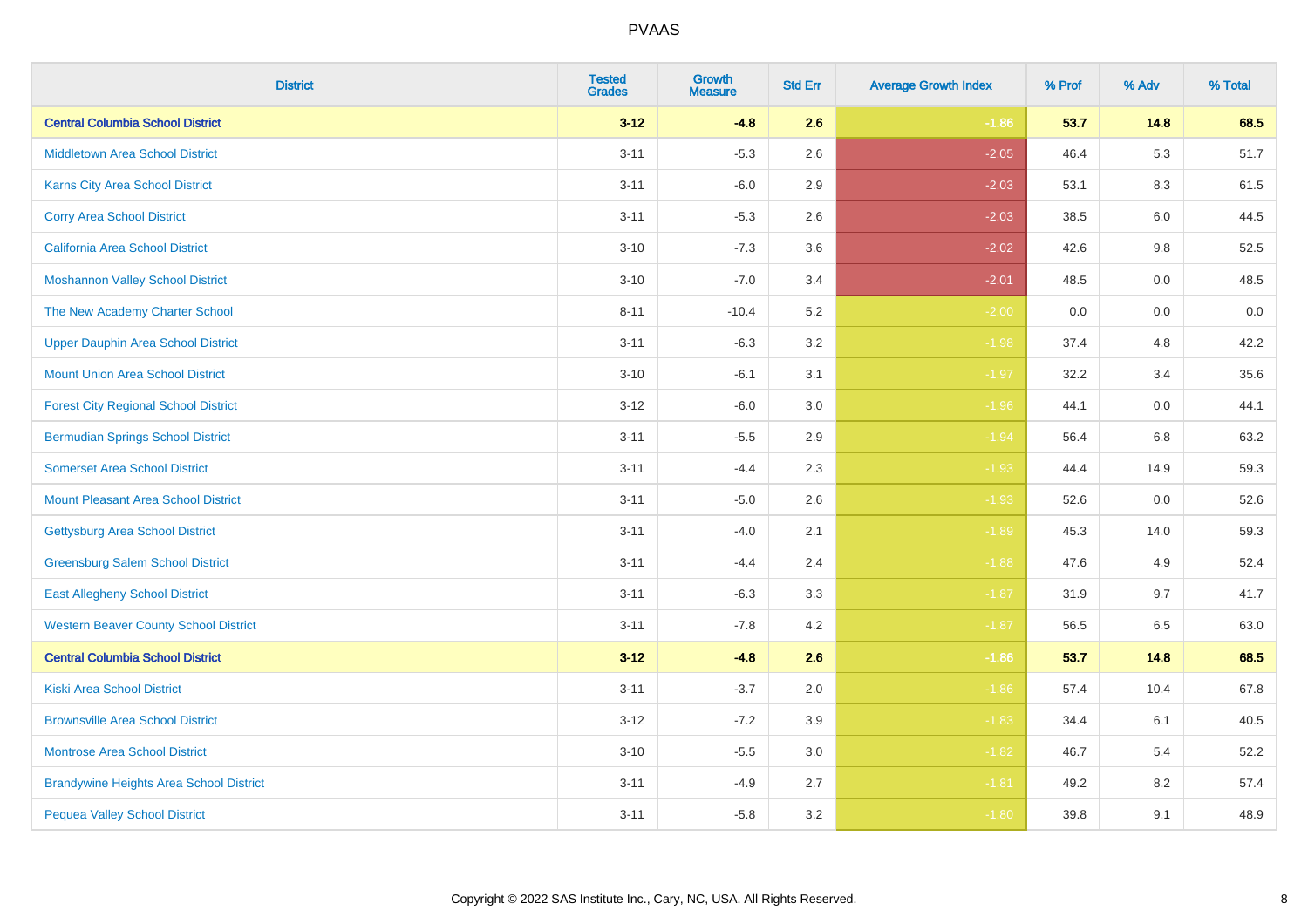| <b>District</b>                                                       | <b>Tested</b><br><b>Grades</b> | Growth<br><b>Measure</b> | <b>Std Err</b> | <b>Average Growth Index</b> | % Prof | % Adv | % Total |
|-----------------------------------------------------------------------|--------------------------------|--------------------------|----------------|-----------------------------|--------|-------|---------|
| <b>Central Columbia School District</b>                               | $3 - 12$                       | $-4.8$                   | 2.6            | $-1.86$                     | 53.7   | 14.8  | 68.5    |
| <b>Pittston Area School District</b>                                  | $3 - 11$                       | $-10.1$                  | 5.6            | $-1.80$                     | 38.1   | 9.5   | 47.6    |
| <b>Washington School District</b>                                     | $3 - 11$                       | $-4.9$                   | 2.8            | $-1.76$                     | 30.1   | 2.4   | 32.5    |
| <b>Canton Area School District</b>                                    | $3 - 11$                       | $-5.5$                   | $3.2\,$        | $-1.75$                     | 40.7   | 2.3   | 43.0    |
| <b>Old Forge School District</b>                                      | $3 - 12$                       | $-5.9$                   | 3.4            | $-1.73$                     | 52.9   | 7.1   | 60.0    |
| Perseus House Charter School Of Excellence                            | $6 - 11$                       | $-5.2$                   | 3.0            | $-1.72$                     | 16.5   | 0.0   | 16.5    |
| <b>Brentwood Borough School District</b>                              | $3 - 11$                       | $-5.3$                   | $3.0\,$        | $-1.72$                     | 52.0   | 6.1   | 58.2    |
| East Pennsboro Area School District                                   | $3 - 11$                       | $-4.2$                   | 2.5            | $-1.71$                     | 60.8   | 8.5   | 69.3    |
| <b>Twin Valley School District</b>                                    | $3 - 12$                       | $-3.6$                   | 2.1            | $-1.69$                     | 49.6   | 7.1   | 56.8    |
| <b>Pottstown School District</b>                                      | $3 - 12$                       | $-4.0$                   | 2.4            | $-1.68$                     | 29.8   | 1.2   | 31.0    |
| <b>Fairfield Area School District</b>                                 | $3 - 11$                       | $-5.6$                   | 3.4            | $-1.66$                     | 57.9   | 4.0   | 61.8    |
| <b>Shamokin Area School District</b>                                  | $3 - 11$                       | $-7.7$                   | 4.8            | $-1.60$                     | 38.1   | 3.2   | 41.3    |
| Preparatory Charter School Of Mathematics, Science, Tech, And Careers | $9 - 10$                       | $-4.0$                   | 2.5            | $-1.59$                     | 15.0   | 0.0   | 15.0    |
| <b>Carbon Career &amp; Technical Institute</b>                        | $9 - 11$                       | $-5.7$                   | 3.6            | $-1.59$                     | 34.5   | 1.2   | 35.7    |
| <b>Tri-Valley School District</b>                                     | $3 - 10$                       | $-6.4$                   | 4.1            | $-1.57$                     | 37.0   | 4.4   | 41.3    |
| <b>Fort Cherry School District</b>                                    | $3 - 10$                       | $-5.9$                   | 3.8            | $-1.56$                     | 55.2   | 5.2   | 60.3    |
| <b>MaST Community Charter School</b>                                  | $3 - 10$                       | $-4.1$                   | 2.7            | $-1.52$                     | 44.0   | 9.5   | 53.4    |
| <b>Claysburg-Kimmel School District</b>                               | $3 - 11$                       | $-5.7$                   | 4.0            | $-1.42$                     | 42.9   | 8.2   | 51.0    |
| <b>Westmont Hilltop School District</b>                               | $3 - 11$                       | $-4.0$                   | 2.8            | $-1.40$                     | 36.3   | 13.3  | 49.6    |
| <b>Greencastle-Antrim School District</b>                             | $3 - 11$                       | $-3.0$                   | 2.2            | $-1.36$                     | 62.4   | 9.9   | 72.3    |
| <b>Ferndale Area School District</b>                                  | $3 - 10$                       | $-5.8$                   | 4.3            | $-1.33$                     | 40.0   | 0.0   | 40.0    |
| <b>Cambria Heights School District</b>                                | $3 - 10$                       | $-4.1$                   | 3.1            | $-1.32$                     | 51.0   | 6.0   | 57.0    |
| <b>Ellwood City Area School District</b>                              | $3 - 11$                       | $-4.2$                   | 3.2            | $-1.29$                     | 54.1   | 14.1  | 68.2    |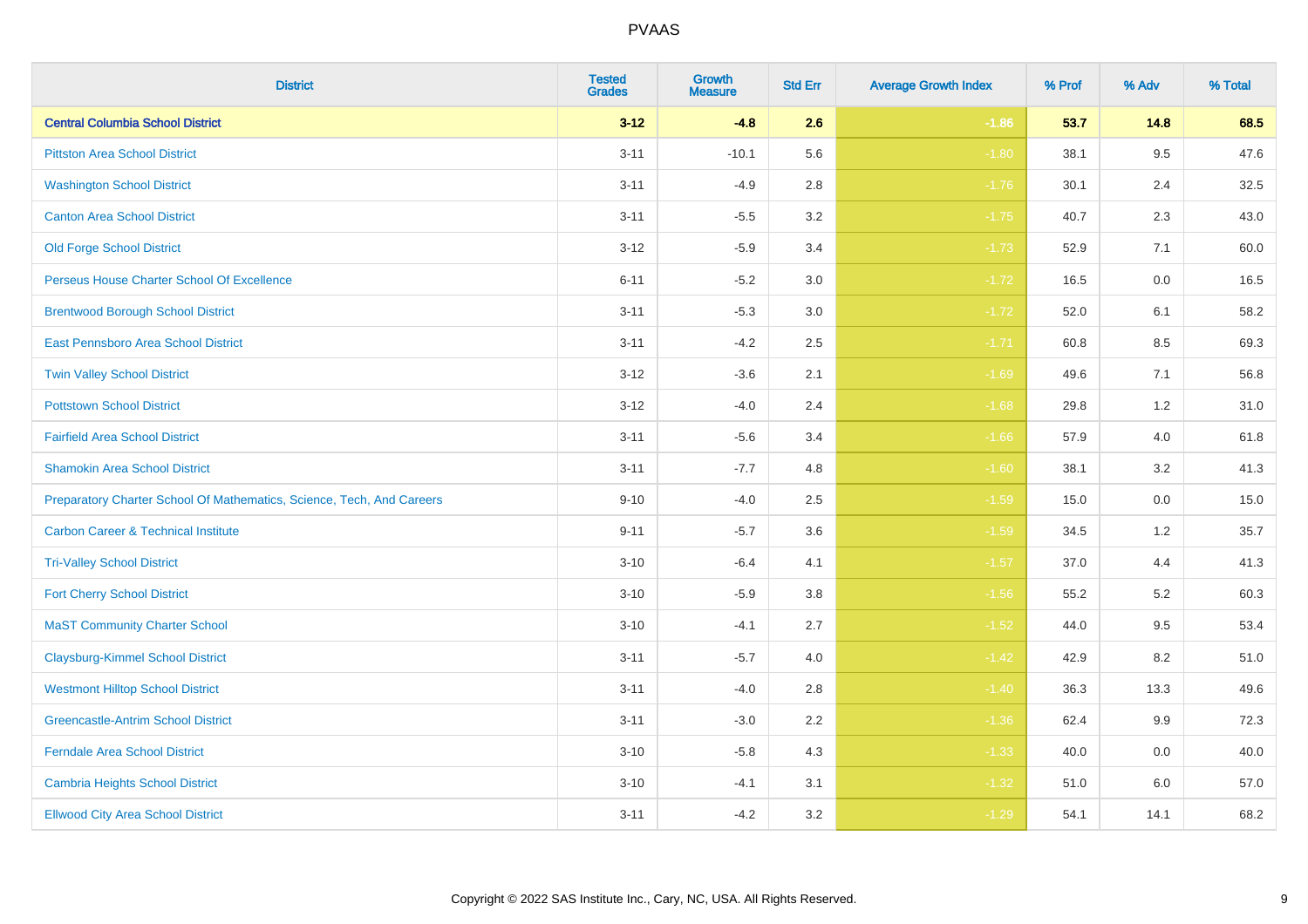| <b>District</b>                                | <b>Tested</b><br><b>Grades</b> | <b>Growth</b><br><b>Measure</b> | <b>Std Err</b> | <b>Average Growth Index</b> | % Prof | % Adv   | % Total |
|------------------------------------------------|--------------------------------|---------------------------------|----------------|-----------------------------|--------|---------|---------|
| <b>Central Columbia School District</b>        | $3 - 12$                       | $-4.8$                          | 2.6            | $-1.86$                     | 53.7   | 14.8    | 68.5    |
| <b>Shade-Central City School District</b>      | $3 - 11$                       | $-5.9$                          | 4.6            | $-1.28$                     | 27.8   | $0.0\,$ | 27.8    |
| <b>Bristol Borough School District</b>         | $3-12$                         | $-4.3$                          | 3.4            | $-1.27$                     | 39.7   | 1.3     | 41.0    |
| <b>Troy Area School District</b>               | $3 - 10$                       | $-4.3$                          | 3.4            | $-1.26$                     | 43.2   | 5.7     | 48.9    |
| <b>Apollo-Ridge School District</b>            | $3 - 12$                       | $-4.7$                          | 3.7            | $-1.24$                     | 50.0   | 10.0    | 60.0    |
| <b>Elk Lake School District</b>                | $3 - 11$                       | $-4.0$                          | 3.3            | $-1.23$                     | 46.2   | 3.3     | 49.4    |
| <b>Scranton School District</b>                | $3-12$                         | $-2.9$                          | 2.4            | $-1.22$                     | 45.6   | 3.6     | 49.1    |
| <b>Riverview School District</b>               | $3 - 11$                       | $-4.6$                          | 3.8            | $-1.20$                     | 57.9   | 15.8    | 73.7    |
| <b>Greater Johnstown School District</b>       | $3 - 11$                       | $-3.1$                          | 2.6            | $-1.19$                     | 26.1   | 0.0     | 26.1    |
| <b>Big Beaver Falls Area School District</b>   | $3 - 11$                       | $-3.9$                          | 3.3            | $-1.18$                     | 34.1   | $3.5\,$ | 37.6    |
| <b>Chichester School District</b>              | $3 - 11$                       | $-2.7$                          | 2.3            | $-1.17$                     | 44.6   | 6.6     | 51.2    |
| <b>Chestnut Ridge School District</b>          | $3 - 12$                       | $-3.4$                          | 2.9            | $-1.17$                     | 46.6   | 5.8     | 52.4    |
| <b>Kane Area School District</b>               | $3 - 10$                       | $-3.7$                          | 3.2            | $-1.17$                     | 39.5   | $9.9\,$ | 49.4    |
| <b>Antietam School District</b>                | $3 - 10$                       | $-4.3$                          | 3.8            | $-1.13$                     | 36.4   | 5.4     | 41.8    |
| Jeannette City School District                 | $3 - 11$                       | $-4.3$                          | 3.8            | $-1.13$                     | 46.7   | 7.5     | 54.2    |
| <b>Dallas School District</b>                  | $3 - 11$                       | $-2.5$                          | 2.2            | $-1.12$                     | 54.9   | 7.6     | 62.4    |
| Juniata Valley School District                 | $3 - 11$                       | $-3.9$                          | 3.5            | $-1.10$                     | 44.4   | 3.5     | 47.8    |
| <b>Riverside School District</b>               | $3 - 11$                       | $-3.2$                          | 3.0            | $-1.09$                     | 43.0   | 9.0     | 52.0    |
| <b>Conemaugh Township Area School District</b> | $3 - 12$                       | $-3.7$                          | 3.4            | $-1.09$                     | 53.8   | 17.6    | 71.4    |
| Oil City Area School District                  | $3 - 11$                       | $-2.9$                          | 2.6            | $-1.08$                     | 44.4   | 5.8     | 50.2    |
| <b>Quaker Valley School District</b>           | $3 - 11$                       | $-2.8$                          | 2.6            | $-1.08$                     | 55.2   | 13.2    | 68.4    |
| <b>West Greene School District</b>             | $3 - 11$                       | $-4.5$                          | 4.3            | $-1.04$                     | 36.6   | 7.3     | 43.9    |
| <b>Lewisburg Area School District</b>          | $3 - 11$                       | $-2.7$                          | 2.6            | $-1.03$                     | 57.0   | 18.5    | 75.6    |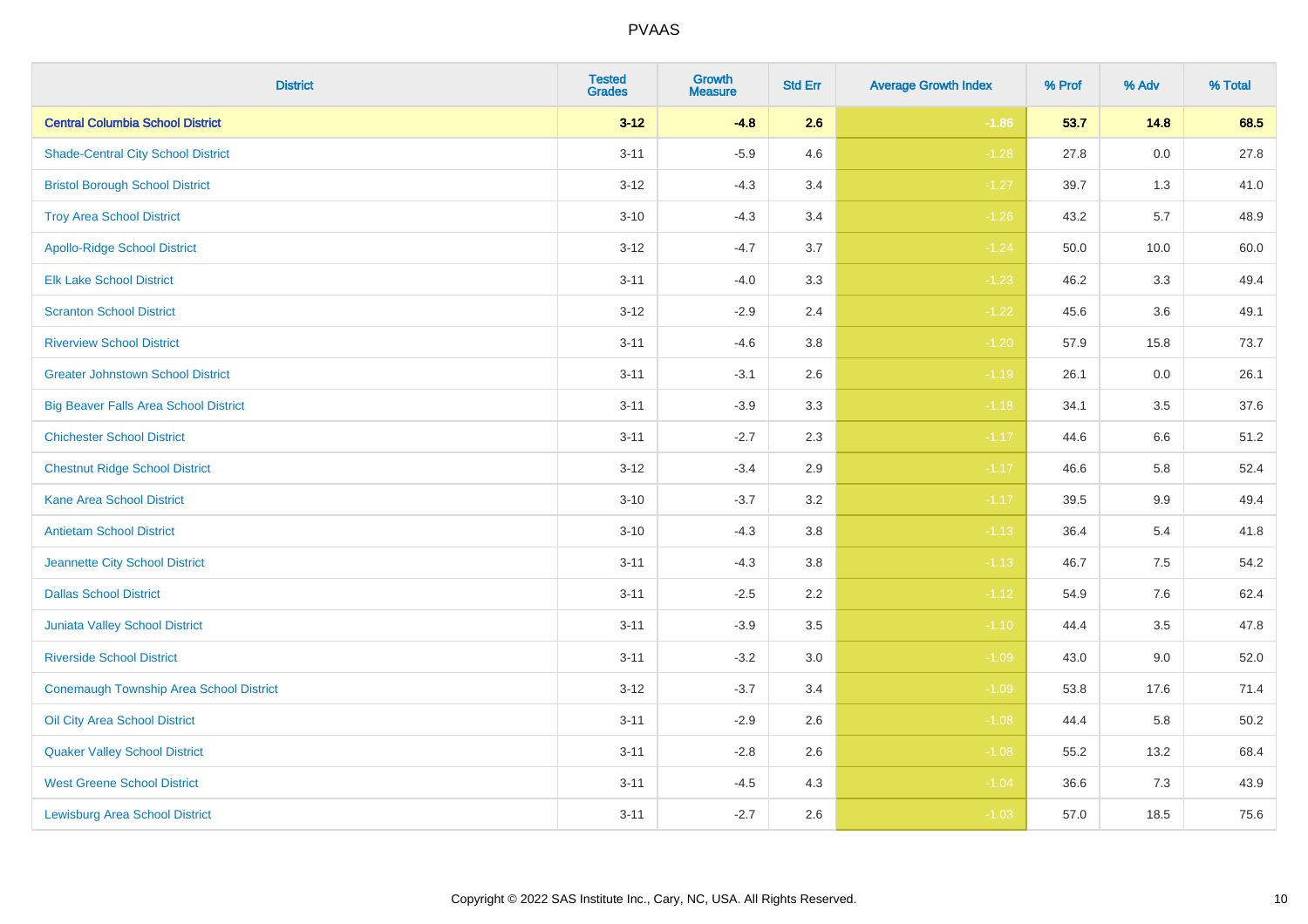| <b>District</b>                               | <b>Tested</b><br><b>Grades</b> | <b>Growth</b><br><b>Measure</b> | <b>Std Err</b> | <b>Average Growth Index</b> | % Prof | % Adv | % Total |
|-----------------------------------------------|--------------------------------|---------------------------------|----------------|-----------------------------|--------|-------|---------|
| <b>Central Columbia School District</b>       | $3 - 12$                       | $-4.8$                          | 2.6            | $-1.86$                     | 53.7   | 14.8  | 68.5    |
| <b>Valley Grove School District</b>           | $3 - 10$                       | $-3.7$                          | 3.7            | $-1.01$                     | 51.2   | 6.1   | 57.3    |
| <b>Seneca Valley School District</b>          | $3 - 11$                       | $-1.4$                          | 1.4            | $-0.99$                     | 57.2   | 11.4  | 68.6    |
| <b>North Hills School District</b>            | $3 - 11$                       | $-1.8$                          | 1.8            | $-0.96$                     | 59.1   | 14.1  | 73.2    |
| Imhotep Institute Charter High School         | $9 - 11$                       | $-5.3$                          | 5.8            | $-0.92$                     | 25.0   | 0.0   | 25.0    |
| <b>Wyoming Valley West School District</b>    | $3 - 11$                       | $-2.2$                          | 2.4            | $-0.91$                     | 49.4   | 3.0   | 52.4    |
| <b>Sullivan County School District</b>        | $3 - 10$                       | $-4.0$                          | 4.4            | $-0.90$                     | 66.7   | 2.6   | 69.2    |
| <b>Austin Area School District</b>            | $3 - 11$                       | $-5.7$                          | 6.4            | $-0.90$                     | 33.3   | 5.6   | 38.9    |
| <b>Columbia Borough School District</b>       | $3 - 12$                       | $-3.1$                          | 3.5            | $-0.89$                     | 29.5   | 1.9   | 31.4    |
| <b>Montour School District</b>                | $3 - 11$                       | $-1.8$                          | 2.1            | $-0.88$                     | 61.4   | 15.1  | 76.5    |
| <b>Charleroi School District</b>              | $3 - 11$                       | $-2.6$                          | 3.0            | $-0.86$                     | 55.7   | 7.4   | 63.1    |
| <b>Phoenixville Area School District</b>      | $3 - 11$                       | $-1.7$                          | 2.1            | $-0.83$                     | 59.9   | 10.6  | 70.5    |
| <b>Chartiers Valley School District</b>       | $3 - 11$                       | $-1.7$                          | 2.0            | $-0.81$                     | 54.7   | 8.4   | 63.1    |
| <b>Forest Area School District</b>            | $3 - 11$                       | $-4.4$                          | 5.4            | $-0.81$                     | 36.2   | 2.1   | 38.3    |
| <b>Lebanon School District</b>                | $3 - 11$                       | $-1.6$                          | 1.9            | $-0.80$                     | 24.4   | 2.6   | 27.0    |
| Shenango Area School District                 | $3 - 11$                       | $-2.6$                          | 3.3            | $-0.79$                     | 50.6   | 13.9  | 64.6    |
| <b>Northeast Bradford School District</b>     | $3 - 10$                       | $-3.1$                          | 4.0            | $-0.78$                     | 33.9   | 3.4   | 37.3    |
| <b>Conemaugh Valley School District</b>       | $3 - 12$                       | $-3.2$                          | 4.1            | $-0.78$                     | 48.2   | 5.6   | 53.7    |
| <b>Gillingham Charter School</b>              | $3 - 11$                       | $-4.4$                          | 5.6            | $-0.77$                     | 20.8   | 8.3   | 29.2    |
| <b>Turkeyfoot Valley Area School District</b> | $3 - 12$                       | $-4.3$                          | 5.6            | $-0.76$                     | 22.0   | 5.1   | 27.1    |
| <b>Bald Eagle Area School District</b>        | $3 - 11$                       | $-2.1$                          | 2.7            | $-0.75$                     | 48.4   | 9.4   | 57.7    |
| Huntingdon Area School District               | $3 - 11$                       | $-2.0$                          | 2.7            | $-0.72$                     | 36.8   | 10.3  | 47.0    |
| Mt Lebanon School District                    | $3 - 11$                       | $-1.0$                          | 1.5            | $-0.70$                     | 61.9   | 24.0  | 85.9    |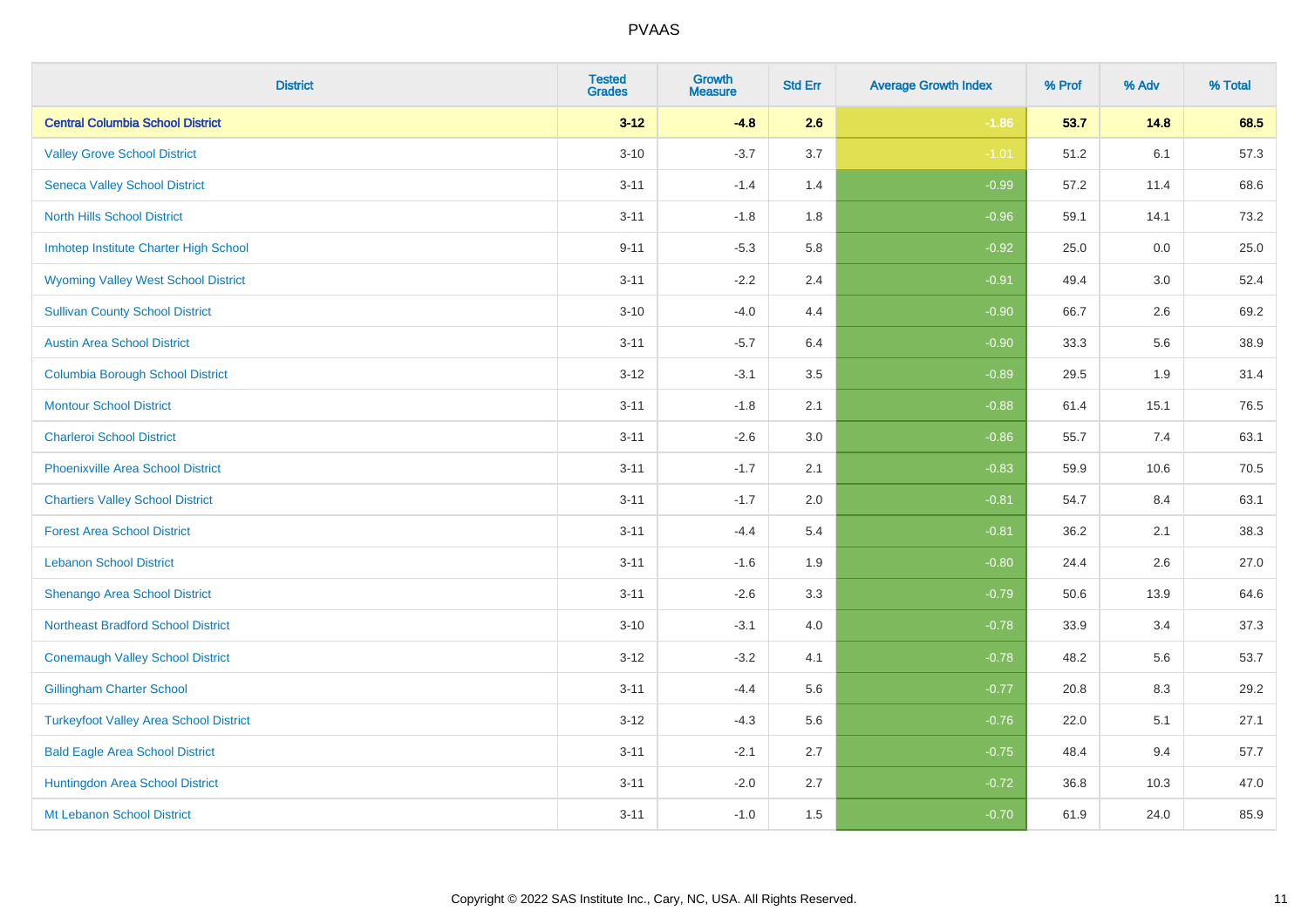| <b>District</b>                                         | <b>Tested</b><br><b>Grades</b> | <b>Growth</b><br><b>Measure</b> | <b>Std Err</b> | <b>Average Growth Index</b> | % Prof | % Adv | % Total |
|---------------------------------------------------------|--------------------------------|---------------------------------|----------------|-----------------------------|--------|-------|---------|
| <b>Central Columbia School District</b>                 | $3 - 12$                       | $-4.8$                          | 2.6            | $-1.86$                     | 53.7   | 14.8  | 68.5    |
| <b>Lehighton Area School District</b>                   | $3 - 11$                       | $-1.6$                          | 2.3            | $-0.70$                     | 51.1   | 5.6   | 56.7    |
| <b>North Pocono School District</b>                     | $3 - 11$                       | $-2.3$                          | 3.4            | $-0.68$                     | 52.0   | 16.4  | 68.5    |
| <b>Cheltenham School District</b>                       | $3 - 11$                       | $-1.4$                          | 2.1            | $-0.67$                     | 46.1   | 10.0  | 56.1    |
| <b>Fannett-Metal School District</b>                    | $3 - 11$                       | $-3.4$                          | 5.1            | $-0.67$                     | 38.7   | 8.1   | 46.8    |
| <b>Susquehanna Community School District</b>            | $3 - 11$                       | $-2.8$                          | 4.2            | $-0.66$                     | 49.4   | 6.9   | 56.3    |
| <b>Burgettstown Area School District</b>                | $3 - 11$                       | $-2.1$                          | 3.4            | $-0.62$                     | 50.0   | 1.4   | 51.4    |
| <b>Clarion-Limestone Area School District</b>           | $3 - 12$                       | $-2.5$                          | 4.1            | $-0.60$                     | 56.8   | 6.8   | 63.6    |
| <b>Manheim Township School District</b>                 | $3 - 12$                       | $-0.9$                          | 1.6            | $-0.58$                     | 53.2   | 15.5  | 68.7    |
| <b>Central Greene School District</b>                   | $3 - 11$                       | $-1.6$                          | 2.8            | $-0.55$                     | 54.2   | 2.8   | 57.0    |
| <b>Mid Valley School District</b>                       | $3 - 10$                       | $-1.7$                          | 3.0            | $-0.55$                     | 45.1   | 7.8   | 52.9    |
| <b>Wyoming Area School District</b>                     | $3 - 10$                       | $-1.3$                          | 2.6            | $-0.50$                     | 53.8   | 10.8  | 64.6    |
| Canon-Mcmillan School District                          | $3 - 11$                       | $-0.8$                          | 1.6            | $-0.50$                     | 58.7   | 15.9  | 74.6    |
| South Side Area School District                         | $3 - 11$                       | $-1.6$                          | 3.3            | $-0.48$                     | 50.0   | 6.8   | 56.8    |
| <b>Elizabethtown Area School District</b>               | $3 - 12$                       | $-0.9$                          | 1.9            | $-0.47$                     | 50.0   | 11.2  | 61.2    |
| Center For Student Learning Charter School At Pennsbury | $6 - 12$                       | $-2.9$                          | 6.1            | $-0.47$                     | 42.9   | 0.0   | 42.9    |
| <b>Conewago Valley School District</b>                  | $3 - 12$                       | $-0.9$                          | 2.0            | $-0.45$                     | 51.7   | 9.6   | 61.3    |
| <b>Bangor Area School District</b>                      | $3 - 12$                       | $-0.9$                          | 2.0            | $-0.43$                     | 44.3   | 4.7   | 49.0    |
| <b>Shaler Area School District</b>                      | $3 - 11$                       | $-0.8$                          | 1.9            | $-0.43$                     | 49.1   | 9.6   | 58.7    |
| North Schuylkill School District                        | $3 - 11$                       | $-1.0$                          | 2.4            | $-0.42$                     | 41.8   | 5.1   | 46.8    |
| <b>Sharpsville Area School District</b>                 | $3 - 11$                       | $-1.4$                          | 3.5            | $-0.40$                     | 55.2   | 13.4  | 68.7    |
| <b>Bellwood-Antis School District</b>                   | $3 - 10$                       | $-1.2$                          | 3.2            | $-0.39$                     | 55.1   | 10.1  | 65.2    |
| <b>Palmerton Area School District</b>                   | $3 - 11$                       | $-1.2$                          | 3.0            | $-0.39$                     | 57.4   | 5.0   | 62.4    |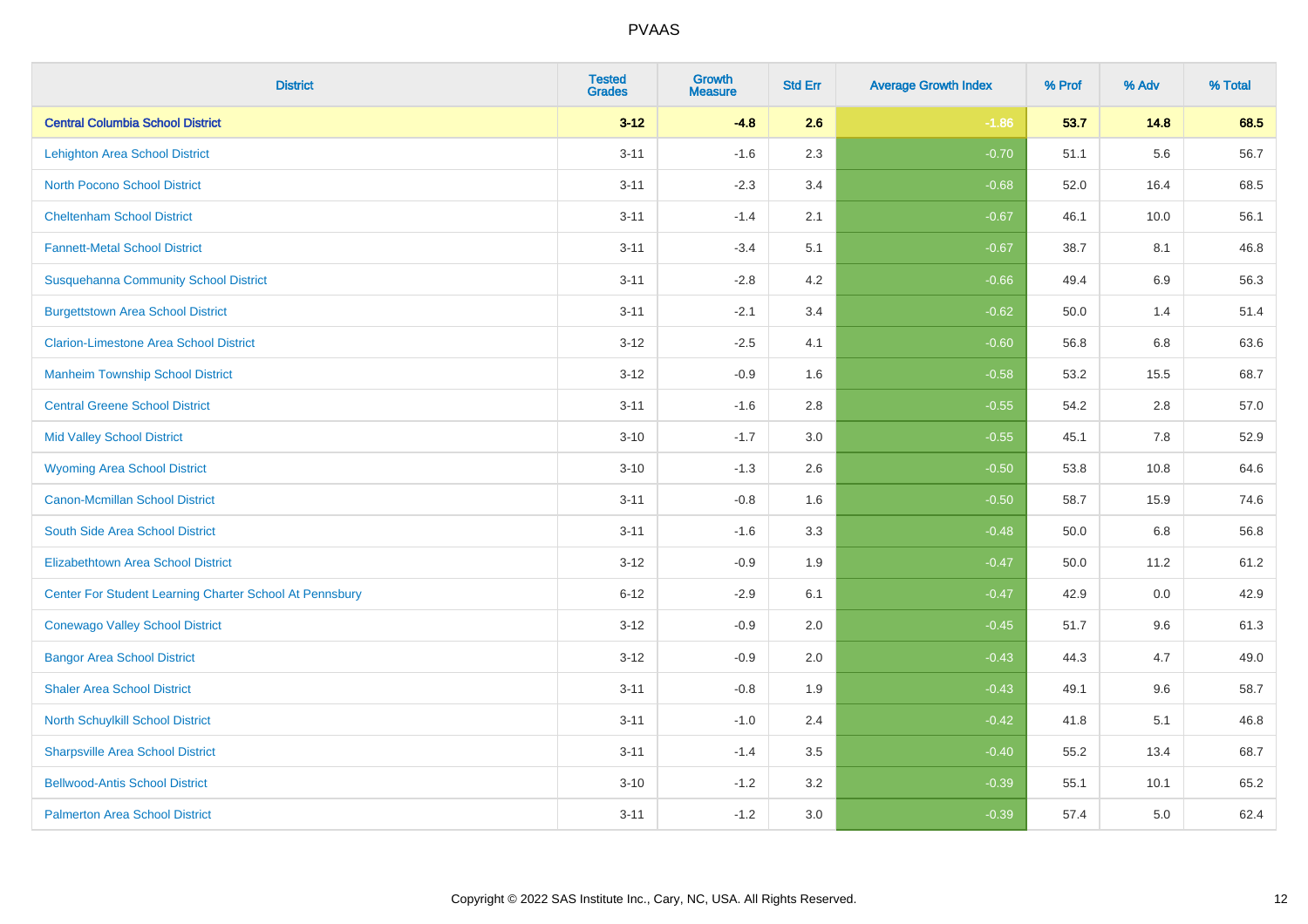| <b>District</b>                                    | <b>Tested</b><br><b>Grades</b> | <b>Growth</b><br><b>Measure</b> | <b>Std Err</b> | <b>Average Growth Index</b> | % Prof | % Adv   | % Total |
|----------------------------------------------------|--------------------------------|---------------------------------|----------------|-----------------------------|--------|---------|---------|
| <b>Central Columbia School District</b>            | $3 - 12$                       | $-4.8$                          | 2.6            | $-1.86$                     | 53.7   | 14.8    | 68.5    |
| Hope For Hyndman Charter School                    | $3 - 11$                       | $-2.0$                          | 6.1            | $-0.32$                     | 33.3   | 0.0     | 33.3    |
| <b>Albert Gallatin Area School District</b>        | $3 - 11$                       | $-0.8$                          | 2.4            | $-0.32$                     | 54.5   | 10.0    | 64.6    |
| <b>Cornell School District</b>                     | $3 - 11$                       | $-1.6$                          | 5.0            | $-0.32$                     | 33.8   | 1.5     | 35.4    |
| <b>Tuscarora School District</b>                   | $3 - 11$                       | $-0.6$                          | 2.3            | $-0.27$                     | 45.1   | 8.1     | 53.2    |
| <b>Penn Manor School District</b>                  | $3 - 11$                       | $-0.4$                          | 1.6            | $-0.25$                     | 51.9   | 12.6    | 64.5    |
| <b>Lakeview School District</b>                    | $3 - 11$                       | $-0.9$                          | 3.7            | $-0.24$                     | 60.3   | 3.2     | 63.5    |
| <b>Glendale School District</b>                    | $3 - 10$                       | $-0.9$                          | 3.7            | $-0.24$                     | 50.0   | 5.4     | 55.4    |
| <b>Girard School District</b>                      | $3 - 11$                       | $-0.6$                          | 2.7            | $-0.22$                     | 53.9   | 15.6    | 69.6    |
| <b>Harrisburg City School District</b>             | $3 - 11$                       | $-0.4$                          | 2.1            | $-0.19$                     | 15.1   | 0.4     | 15.5    |
| <b>Panther Valley School District</b>              | $3 - 12$                       | $-0.6$                          | 3.3            | $-0.19$                     | 47.9   | 4.3     | 52.1    |
| <b>Westinghouse Arts Academy Charter School</b>    | $9 - 10$                       | $-0.7$                          | 3.6            | $-0.19$                     | 59.2   | 8.4     | 67.6    |
| <b>Millville Area School District</b>              | $3 - 12$                       | $-0.9$                          | 4.7            | $-0.18$                     | 51.4   | 5.4     | 56.8    |
| <b>Mount Carmel Area School District</b>           | $3 - 11$                       | $-0.6$                          | 3.1            | $-0.18$                     | 45.3   | 2.1     | 47.4    |
| <b>Crestwood School District</b>                   | $3 - 11$                       | $-0.4$                          | 2.4            | $-0.17$                     | 57.4   | 17.0    | 74.4    |
| Southern Lehigh School District                    | $3 - 11$                       | $-0.4$                          | 2.3            | $-0.17$                     | 66.1   | 11.9    | 78.0    |
| <b>Achievement House Charter School</b>            | $7 - 11$                       | $-0.7$                          | 4.0            | $-0.17$                     | 32.5   | $2.6\,$ | 35.1    |
| <b>Bellefonte Area School District</b>             | $3 - 11$                       | $-0.4$                          | 2.2            | $-0.17$                     | 47.6   | 10.6    | 58.2    |
| <b>Otto-Eldred School District</b>                 | $3 - 11$                       | $-0.7$                          | 4.2            | $-0.15$                     | 56.2   | $6.2\,$ | 62.5    |
| <b>Oley Valley School District</b>                 | $3 - 11$                       | $-0.4$                          | 2.8            | $-0.15$                     | 43.1   | 12.9    | 56.0    |
| Philadelphia Electrical & Tech Charter High School | $10 - 10$                      | $-0.5$                          | 2.9            | $-0.15$                     | 8.8    | 0.0     | 8.8     |
| <b>Central Fulton School District</b>              | $3 - 11$                       | $-0.5$                          | 3.5            | $-0.14$                     | 51.4   | 8.6     | 60.0    |
| <b>Blue Ridge School District</b>                  | $3 - 11$                       | $-0.5$                          | 3.6            | $-0.12$                     | 44.6   | 3.1     | 47.7    |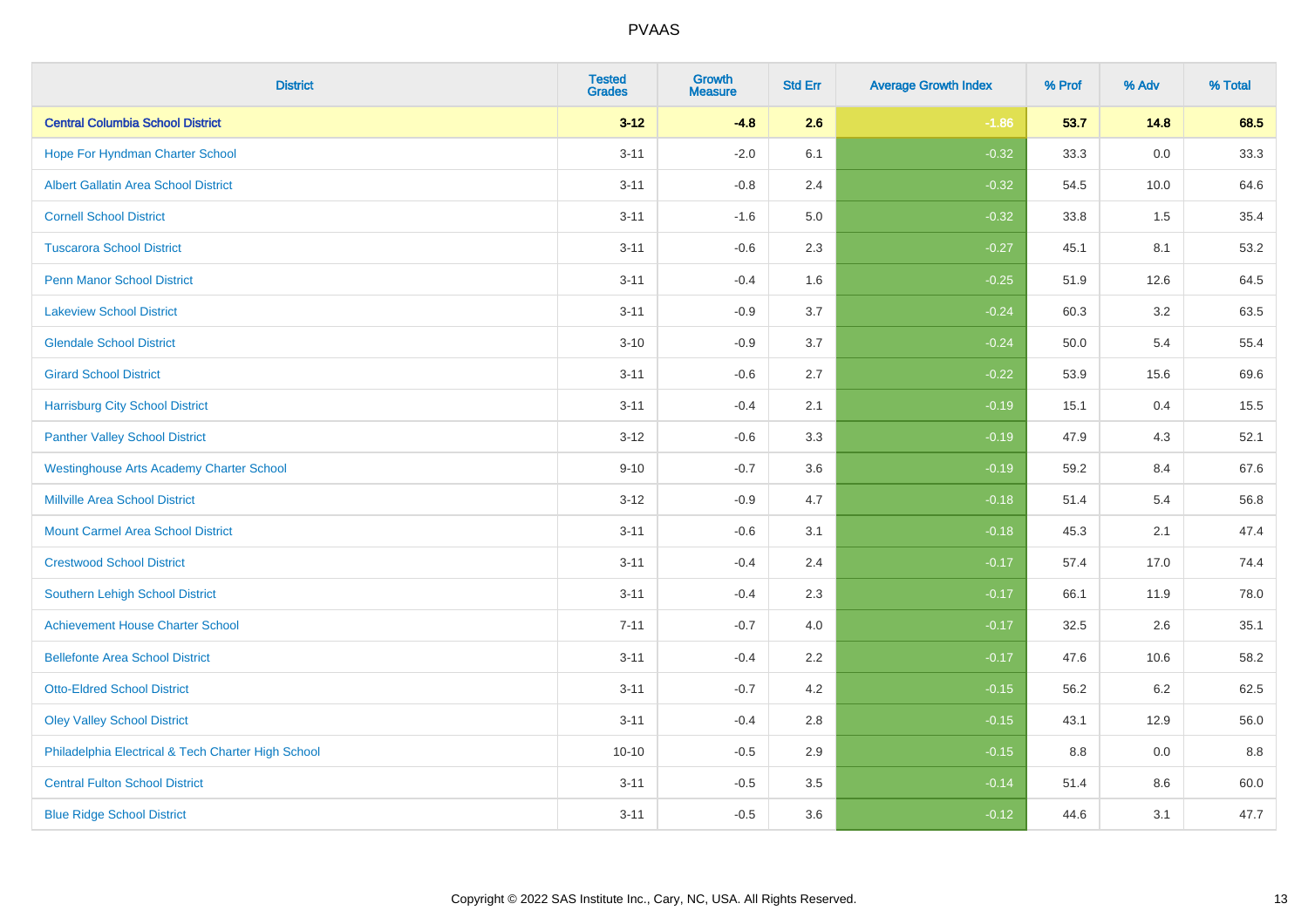| <b>District</b>                          | <b>Tested</b><br><b>Grades</b> | <b>Growth</b><br><b>Measure</b> | <b>Std Err</b> | <b>Average Growth Index</b> | % Prof | % Adv | % Total |
|------------------------------------------|--------------------------------|---------------------------------|----------------|-----------------------------|--------|-------|---------|
| <b>Central Columbia School District</b>  | $3 - 12$                       | $-4.8$                          | 2.6            | $-1.86$                     | 53.7   | 14.8  | 68.5    |
| New Kensington-Arnold School District    | $3 - 11$                       | $-0.4$                          | 3.8            | $-0.10$                     | 40.7   | 3.7   | 44.4    |
| <b>Chester-Upland School District</b>    | $3 - 11$                       | $-0.3$                          | 2.7            | $-0.09$                     | 13.8   | 0.8   | 14.6    |
| <b>Warren County School District</b>     | $3 - 11$                       | $-0.1$                          | 1.8            | $-0.06$                     | 37.2   | 5.3   | 42.6    |
| <b>Mercer Area School District</b>       | $3 - 11$                       | $-0.2$                          | 3.3            | $-0.06$                     | 56.0   | 8.0   | 64.0    |
| <b>Avella Area School District</b>       | $3 - 12$                       | $-0.3$                          | 4.7            | $-0.05$                     | 49.3   | 14.5  | 63.8    |
| <b>Kutztown Area School District</b>     | $3 - 12$                       | $-0.2$                          | 3.2            | $-0.05$                     | 55.4   | 13.3  | 68.7    |
| <b>Susquenita School District</b>        | $3 - 11$                       | $-0.1$                          | 2.8            | $-0.01$                     | 47.7   | 10.1  | 57.8    |
| <b>Penn Cambria School District</b>      | $3 - 11$                       | $-0.0$                          | 2.7            | $-0.01$                     | 61.5   | 7.7   | 69.2    |
| <b>Wilkes-Barre Area School District</b> | $3 - 11$                       | 0.1                             | 3.2            | 0.02                        | 35.5   | 5.4   | 40.9    |
| East Stroudsburg Area School District    | $3 - 11$                       | 0.1                             | 1.6            | 0.05                        | 45.8   | 7.8   | 53.6    |
| <b>West Branch Area School District</b>  | $3 - 11$                       | 0.2                             | 3.8            | 0.05                        | 47.2   | 1.9   | 49.1    |
| <b>Hempfield School District</b>         | $3 - 11$                       | 0.1                             | 1.4            | 0.08                        | 58.2   | 9.9   | 68.2    |
| Insight PA Cyber Charter School          | $3 - 11$                       | 0.7                             | 5.7            | 0.12                        | 50.0   | 4.8   | 54.8    |
| <b>Danville Area School District</b>     | $3 - 11$                       | 0.4                             | 2.6            | 0.15                        | 57.4   | 18.4  | 75.7    |
| <b>Smethport Area School District</b>    | $3 - 12$                       | 0.6                             | 3.9            | 0.15                        | 37.0   | 1.8   | 38.9    |
| Northern Lebanon School District         | $3 - 11$                       | 0.4                             | 2.5            | 0.15                        | 28.0   | 3.0   | 31.0    |
| <b>Brockway Area School District</b>     | $3 - 11$                       | 0.6                             | 3.6            | 0.16                        | 49.2   | 7.7   | 56.9    |
| <b>Reynolds School District</b>          | $3 - 10$                       | 0.5                             | 3.4            | 0.16                        | 52.1   | 7.0   | 59.2    |
| <b>Jersey Shore Area School District</b> | $3 - 11$                       | 0.5                             | 2.6            | 0.21                        | 47.1   | 9.2   | 56.2    |
| <b>Bloomsburg Area School District</b>   | $3 - 10$                       | 0.7                             | 3.0            | 0.23                        | 55.9   | 11.8  | 67.6    |
| <b>Greenville Area School District</b>   | $3 - 11$                       | 0.7                             | 2.9            | 0.26                        | 53.4   | 6.9   | 60.3    |
| <b>Greater Latrobe School District</b>   | $3 - 11$                       | 0.6                             | 1.9            | 0.31                        | 55.5   | 14.1  | 69.5    |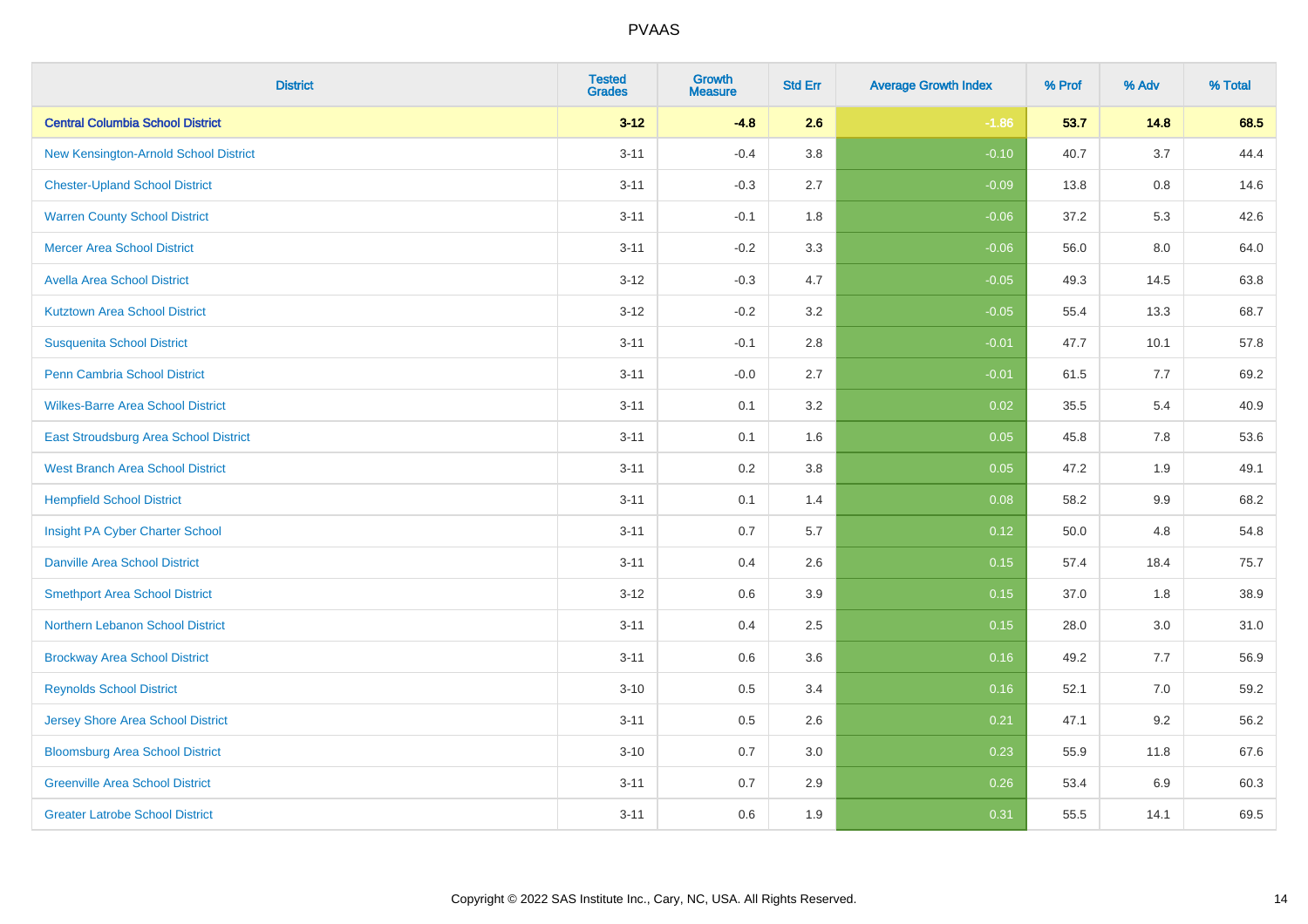| <b>District</b>                                   | <b>Tested</b><br><b>Grades</b> | <b>Growth</b><br><b>Measure</b> | <b>Std Err</b> | <b>Average Growth Index</b> | % Prof | % Adv   | % Total |
|---------------------------------------------------|--------------------------------|---------------------------------|----------------|-----------------------------|--------|---------|---------|
| <b>Central Columbia School District</b>           | $3 - 12$                       | $-4.8$                          | 2.6            | $-1.86$                     | 53.7   | 14.8    | 68.5    |
| Lehigh Valley Academy Regional Charter School     | $3 - 11$                       | 0.7                             | 2.3            | 0.32                        | 46.3   | $5.0\,$ | 51.4    |
| <b>Lower Dauphin School District</b>              | $3 - 11$                       | 0.6                             | 1.9            | 0.33                        | 49.2   | 12.6    | 61.8    |
| <b>Wyomissing Area School District</b>            | $3 - 12$                       | 0.8                             | 2.6            | 0.33                        | 55.7   | 17.6    | 73.3    |
| <b>Mastery Charter School - Thomas Campus</b>     | $3 - 10$                       | 2.1                             | 6.2            | 0.33                        | 28.6   | 0.0     | 28.6    |
| <b>Wallingford-Swarthmore School District</b>     | $3 - 10$                       | 0.9                             | 2.4            | 0.38                        | 64.4   | 22.7    | 87.1    |
| <b>Gateway School District</b>                    | $3 - 11$                       | 0.8                             | 2.2            | 0.38                        | 52.1   | 13.8    | 65.9    |
| <b>Lakeland School District</b>                   | $3 - 11$                       | 1.1                             | 2.8            | 0.38                        | 48.6   | 3.7     | 52.3    |
| <b>South Eastern School District</b>              | $3 - 11$                       | 0.9                             | 2.4            | 0.39                        | 54.8   | 6.6     | 61.4    |
| <b>Tussey Mountain School District</b>            | $3 - 12$                       | 1.5                             | 3.7            | 0.40                        | 38.6   | 1.8     | 40.4    |
| <b>Newport School District</b>                    | $3 - 12$                       | 1.4                             | 3.5            | 0.41                        | 51.5   | 10.3    | 61.8    |
| <b>Galeton Area School District</b>               | $3 - 11$                       | 2.2                             | 5.3            | 0.42                        | 41.3   | 4.4     | 45.6    |
| <b>Mastery Charter High School-Lenfest Campus</b> | $7 - 11$                       | 2.5                             | 5.7            | 0.43                        | 40.0   | $0.0\,$ | 40.0    |
| <b>Union Area School District</b>                 | $3 - 11$                       | 1.9                             | 4.3            | 0.44                        | 61.5   | 0.0     | 61.5    |
| <b>Roberto Clemente Charter School</b>            | $3 - 12$                       | 2.2                             | 4.9            | $\boxed{0.45}$              | 27.5   | $5.0\,$ | 32.5    |
| <b>Purchase Line School District</b>              | $3 - 12$                       | 1.7                             | 3.5            | 0.47                        | 43.1   | 5.4     | 48.5    |
| <b>Upper Adams School District</b>                | $3 - 11$                       | 1.3                             | 2.9            | 0.47                        | 55.2   | 8.6     | 63.8    |
| <b>Hanover Area School District</b>               | $3 - 11$                       | 2.2                             | 4.6            | 0.48                        | 42.9   | 5.7     | 48.6    |
| <b>Radnor Township School District</b>            | $3 - 12$                       | 1.0                             | 2.1            | 0.50                        | 65.0   | 23.2    | 88.2    |
| <b>Union School District</b>                      | $3 - 12$                       | 2.3                             | 4.2            | 0.54                        | 32.6   | 7.0     | 39.5    |
| <b>Schuylkill Valley School District</b>          | $3 - 11$                       | 1.4                             | 2.5            | 0.56                        | 55.1   | 10.2    | 65.3    |
| <b>Forbes Road School District</b>                | $3 - 11$                       | 2.8                             | 5.1            | 0.56                        | 41.4   | 10.3    | 51.7    |
| <b>Commodore Perry School District</b>            | $3 - 11$                       | 3.2                             | 5.5            | 0.58                        | 58.3   | 0.0     | 58.3    |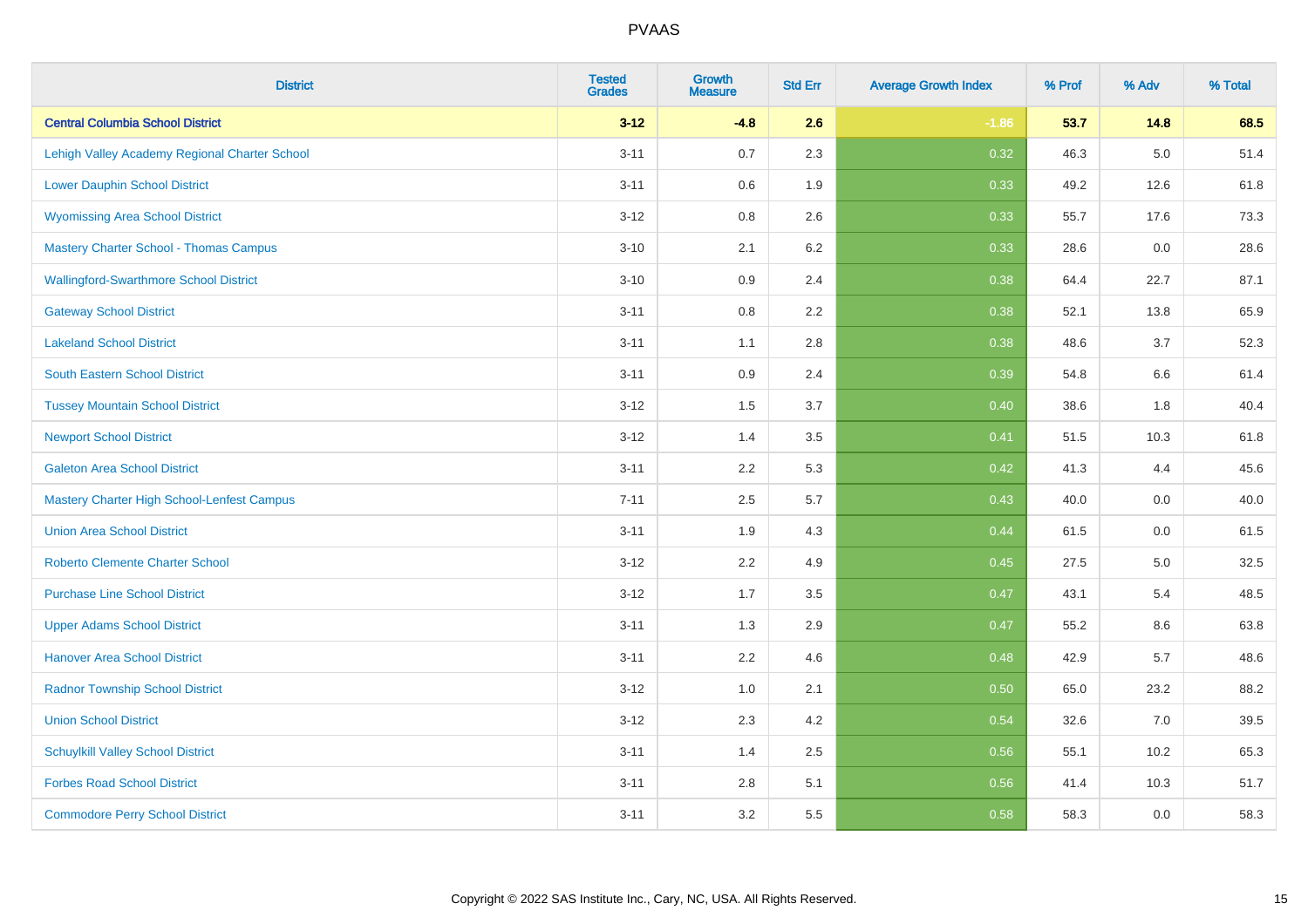| <b>District</b>                                | <b>Tested</b><br><b>Grades</b> | <b>Growth</b><br><b>Measure</b> | <b>Std Err</b> | <b>Average Growth Index</b> | % Prof | % Adv   | % Total |
|------------------------------------------------|--------------------------------|---------------------------------|----------------|-----------------------------|--------|---------|---------|
| <b>Central Columbia School District</b>        | $3 - 12$                       | $-4.8$                          | 2.6            | $-1.86$                     | 53.7   | 14.8    | 68.5    |
| <b>Laurel School District</b>                  | $3 - 11$                       | 1.8                             | 3.1            | 0.59                        | 70.1   | $2.3\,$ | 72.4    |
| <b>United School District</b>                  | $3 - 11$                       | 2.1                             | 3.4            | 0.63                        | 60.3   | 6.6     | 66.9    |
| <b>Athens Area School District</b>             | $3 - 11$                       | 1.6                             | 2.5            | 0.64                        | 46.9   | 7.6     | 54.5    |
| <b>Harmony Area School District</b>            | $3 - 10$                       | 4.5                             | 6.3            | 0.72                        | 33.3   | 13.3    | 46.7    |
| Southeastern Greene School District            | $3 - 10$                       | 3.3                             | 4.6            | 0.72                        | 57.6   | 6.1     | 63.6    |
| Urban Pathways 6-12 Charter School             | $6 - 11$                       | 4.8                             | 6.4            | 0.75                        | 28.6   | 0.0     | 28.6    |
| <b>Camp Hill School District</b>               | $3 - 12$                       | 2.3                             | 3.0            | 0.78                        | 53.6   | 17.5    | 71.1    |
| <b>Marple Newtown School District</b>          | $3 - 11$                       | 2.0                             | 2.4            | 0.81                        | 57.6   | 12.8    | 70.4    |
| <b>Mcguffey School District</b>                | $3 - 11$                       | 2.1                             | 2.6            | 0.81                        | 57.7   | 3.1     | 60.8    |
| <b>North Clarion County School District</b>    | $3 - 12$                       | 3.7                             | 4.3            | 0.85                        | 67.5   | 15.0    | 82.5    |
| West Jefferson Hills School District           | $3 - 11$                       | 1.8                             | 2.1            | 0.88                        | 55.7   | 20.8    | 76.4    |
| South Fayette Township School District         | $3 - 11$                       | 1.7                             | 2.0            | 0.88                        | 61.0   | 26.5    | 87.6    |
| <b>Bedford Area School District</b>            | $3 - 11$                       | 2.5                             | 2.6            | 0.93                        | 48.5   | 10.0    | 58.5    |
| Northwestern Lehigh School District            | $3 - 11$                       | 2.2                             | 2.3            | 0.93                        | 53.3   | 9.7     | 63.0    |
| <b>Keystone School District</b>                | $3 - 11$                       | 3.1                             | 3.3            | 0.94                        | 50.6   | 6.5     | 57.1    |
| <b>Baldwin-Whitehall School District</b>       | $3 - 11$                       | 1.8                             | 1.9            | 0.94                        | 58.6   | 8.6     | 67.1    |
| <b>Clairton City School District</b>           | $3 - 11$                       | 3.5                             | 3.7            | 0.95                        | 13.4   | 0.0     | 13.4    |
| <b>Lower Moreland Township School District</b> | $3 - 11$                       | 2.0                             | 2.2            | 0.95                        | 62.8   | 17.0    | 79.8    |
| <b>Berlin Brothersvalley School District</b>   | $3 - 11$                       | 4.0                             | 4.2            | 0.96                        | 48.8   | 14.0    | 62.8    |
| <b>Hopewell Area School District</b>           | $3 - 11$                       | 2.6                             | 2.7            | 0.97                        | 58.4   | 4.0     | 62.4    |
| <b>Bensalem Township School District</b>       | $3 - 11$                       | 1.6                             | 1.6            | 0.98                        | 38.8   | 8.3     | 47.1    |
| Lehigh Career & Technical Institute            | $10 - 12$                      | 5.6                             | 5.6            | 0.99                        | 78.3   | 0.0     | 78.3    |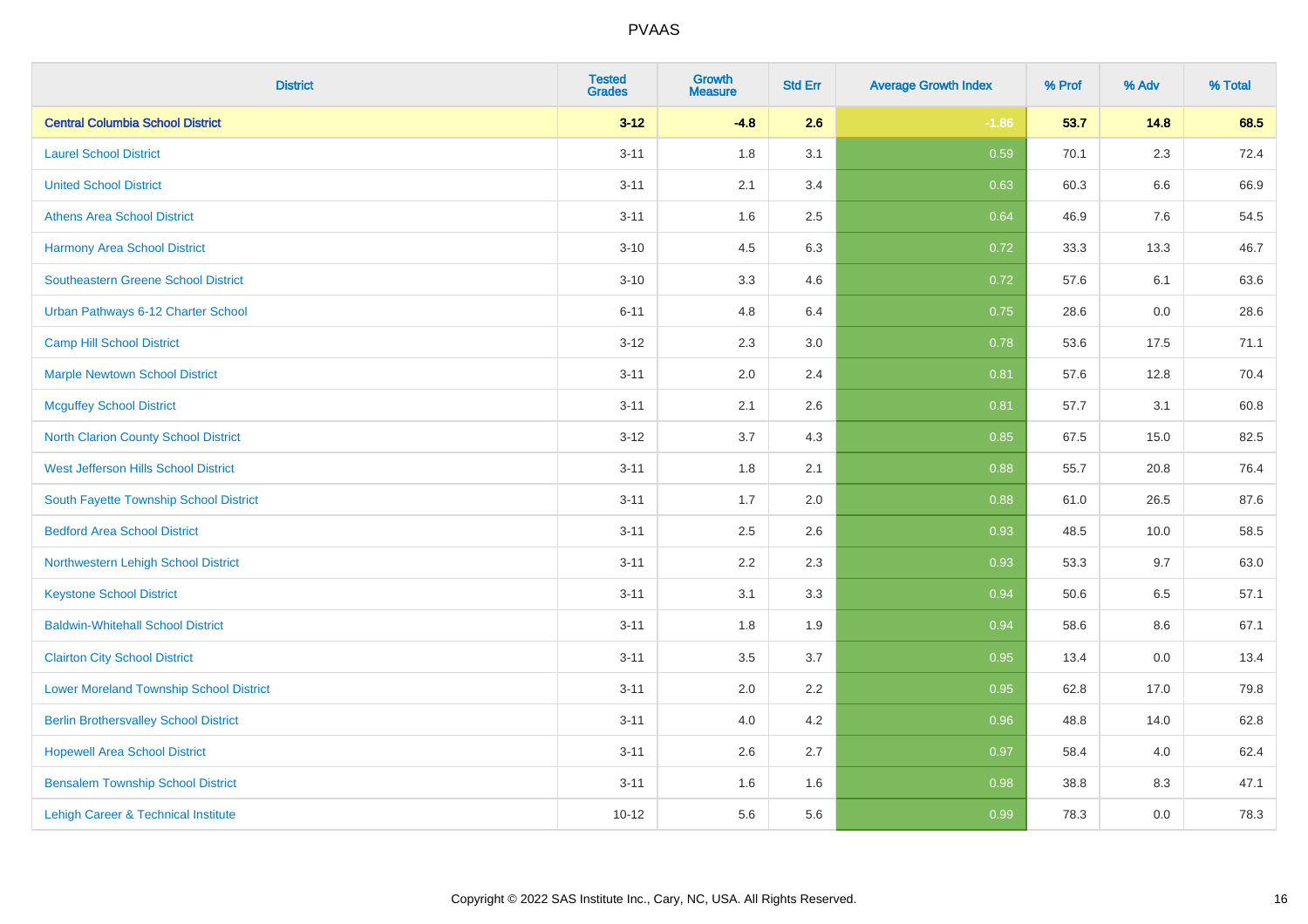| <b>District</b>                                | <b>Tested</b><br><b>Grades</b> | <b>Growth</b><br><b>Measure</b> | <b>Std Err</b> | <b>Average Growth Index</b> | % Prof | % Adv | % Total |
|------------------------------------------------|--------------------------------|---------------------------------|----------------|-----------------------------|--------|-------|---------|
| <b>Central Columbia School District</b>        | $3 - 12$                       | $-4.8$                          | 2.6            | $-1.86$                     | 53.7   | 14.8  | 68.5    |
| <b>Mastery Charter School - Pickett Campus</b> | $6 - 10$                       | 5.6                             | 5.7            | 1.00                        | 27.8   | 0.0   | 27.8    |
| <b>Tunkhannock Area School District</b>        | $3 - 11$                       | 2.3                             | 2.2            | 1.01                        | 44.9   | 9.6   | 54.6    |
| <b>Manheim Central School District</b>         | $3 - 11$                       | 2.1                             | 2.1            | 1.01                        | 53.2   | 11.6  | 64.8    |
| <b>Franklin Regional School District</b>       | $3 - 11$                       | 2.0                             | 1.9            | 1.02                        | 66.7   | 15.5  | 82.1    |
| <b>Williamsport Area School District</b>       | $3 - 11$                       | 1.9                             | 1.8            | 1.04                        | 44.1   | 12.8  | 56.9    |
| <b>General Mclane School District</b>          | $3 - 11$                       | 3.1                             | 2.9            | 1.07                        | 62.3   | 4.9   | 67.2    |
| Meyersdale Area School District                | $3 - 11$                       | 4.2                             | 4.0            | 1.07                        | 43.1   | 6.9   | 50.0    |
| Leechburg Area School District                 | $3 - 11$                       | 4.4                             | 4.0            | 1.09                        | 47.8   | 19.6  | 67.4    |
| Morrisville Borough School District            | $3 - 11$                       | 4.8                             | 4.3            | $1.10$                      | 30.2   | 2.3   | 32.6    |
| <b>Tidioute Community Charter School</b>       | $3 - 11$                       | 5.7                             | 5.1            | 1.11                        | 34.4   | 21.9  | 56.2    |
| <b>Esperanza Cyber Charter School</b>          | $3 - 11$                       | 7.1                             | 6.1            | 1.16                        | 9.1    | 0.0   | 9.1     |
| <b>Central Cambria School District</b>         | $3 - 11$                       | 3.0                             | 2.5            | 1.17                        | 56.2   | 9.7   | 66.0    |
| <b>Shanksville-Stonycreek School District</b>  | $3 - 10$                       | 7.0                             | 5.9            | 1.20                        | 64.7   | 17.6  | 82.4    |
| <b>Port Allegany School District</b>           | $3 - 11$                       | 4.4                             | 3.6            | 1.21                        | 28.1   | 9.4   | 37.5    |
| <b>Halifax Area School District</b>            | $3 - 11$                       | 4.7                             | 3.9            | 1.22                        | 61.5   | 9.6   | 71.2    |
| <b>Woodland Hills School District</b>          | $3 - 12$                       | 3.2                             | 2.6            | 1.22                        | 31.4   | 3.6   | 35.0    |
| <b>Line Mountain School District</b>           | $3 - 11$                       | 4.1                             | 3.2            | 1.27                        | 52.9   | 9.2   | 62.1    |
| <b>Donegal School District</b>                 | $3 - 12$                       | 3.1                             | 2.4            | 1.29                        | 60.6   | 9.1   | 69.7    |
| <b>Fairview School District</b>                | $3 - 11$                       | 3.4                             | 2.6            | 1.32                        | 57.2   | 17.6  | 74.8    |
| <b>Spring Cove School District</b>             | $3 - 11$                       | 3.4                             | 2.5            | 1.33                        | 47.8   | 12.7  | 60.4    |
| <b>Ligonier Valley School District</b>         | $3 - 11$                       | 4.2                             | 3.1            | 1.34                        | 59.1   | 10.3  | 69.5    |
| Mastery Charter School - Shoemaker Campus      | $7 - 10$                       | 4.1                             | 3.0            | 1.34                        | 20.9   | 3.3   | 24.2    |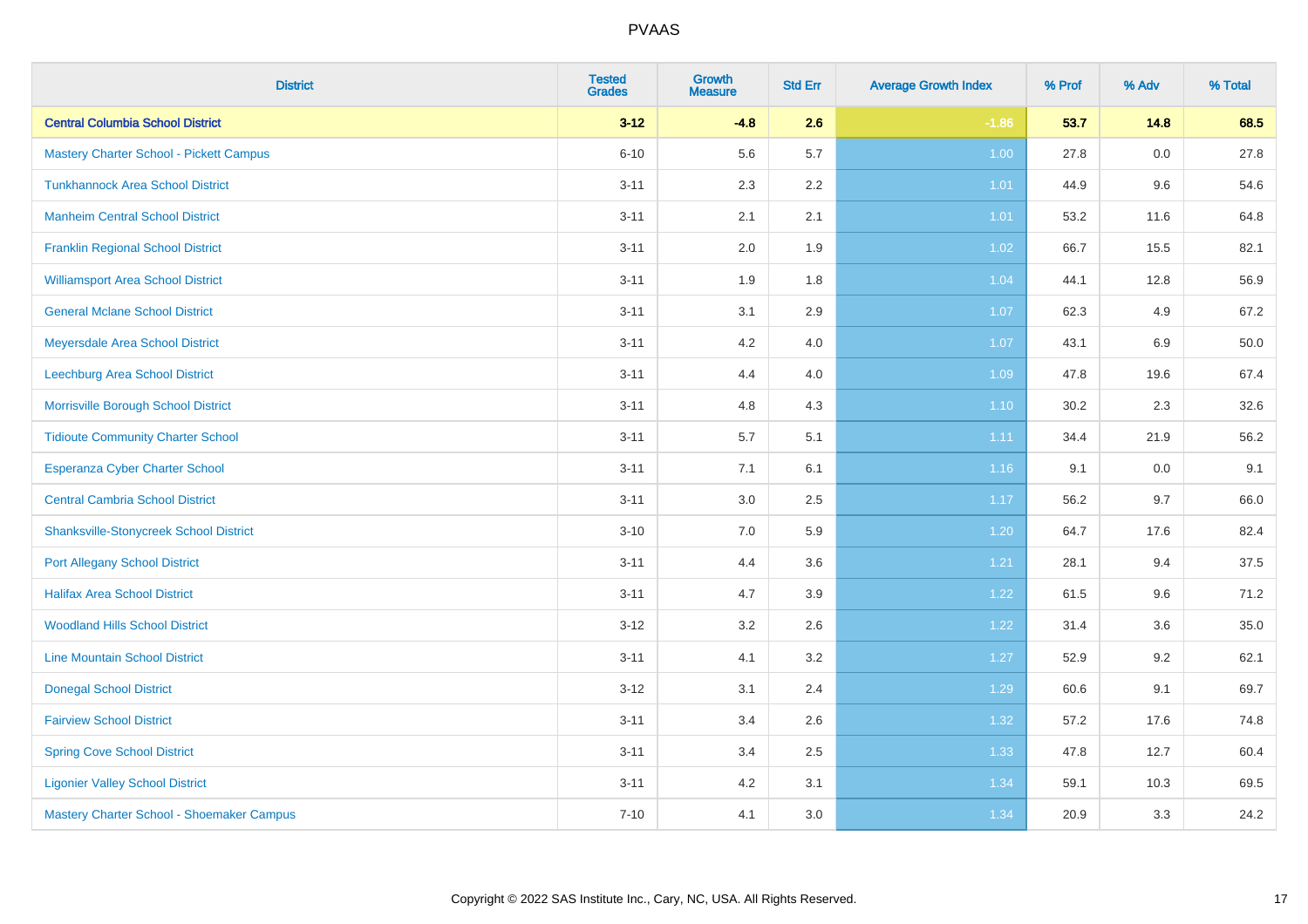| <b>District</b>                                    | <b>Tested</b><br><b>Grades</b> | <b>Growth</b><br><b>Measure</b> | <b>Std Err</b> | <b>Average Growth Index</b> | % Prof | % Adv | % Total |
|----------------------------------------------------|--------------------------------|---------------------------------|----------------|-----------------------------|--------|-------|---------|
| <b>Central Columbia School District</b>            | $3 - 12$                       | $-4.8$                          | 2.6            | $-1.86$                     | 53.7   | 14.8  | 68.5    |
| <b>Pottsgrove School District</b>                  | $3 - 11$                       | $2.8\,$                         | 2.0            | 1.35                        | 44.0   | 10.0  | 53.9    |
| <b>MaST Community Charter School II</b>            | $3 - 10$                       | 4.4                             | 3.2            | 1.37                        | 28.4   | 3.4   | 31.8    |
| <b>West York Area School District</b>              | $3 - 12$                       | 3.2                             | 2.3            | 1.38                        | 53.8   | 4.4   | 58.2    |
| Capital Area School for the Arts Charter School    | $9 - 11$                       | 5.8                             | 4.1            | 1.39                        | 59.3   | 18.6  | 78.0    |
| <b>KIPP Dubois Charter School</b>                  | $9 - 10$                       | 4.7                             | 3.3            | 1.40                        | 31.0   | 1.4   | 32.4    |
| <b>Lincoln Park Performing Arts Charter School</b> | $7 - 11$                       | 3.6                             | 2.5            | 1.42                        | 59.6   | 14.7  | 74.3    |
| <b>Methacton School District</b>                   | $3 - 11$                       | 2.5                             | 1.7            | 1.43                        | 62.5   | 16.4  | 79.0    |
| <b>Towanda Area School District</b>                | $3 - 11$                       | 4.0                             | 2.8            | 1.44                        | 39.4   | 6.6   | 46.0    |
| <b>Punxsutawney Area School District</b>           | $3 - 11$                       | 4.2                             | 2.9            | 1.45                        | 55.0   | 5.5   | 60.6    |
| <b>Everett Area School District</b>                | $3 - 11$                       | 5.0                             | 3.4            | 1.47                        | 60.5   | 1.3   | 61.8    |
| <b>New Brighton Area School District</b>           | $3 - 11$                       | 4.6                             | 3.1            | $1.47$                      | 60.9   | 5.8   | 66.7    |
| <b>Loyalsock Township School District</b>          | $3 - 12$                       | 4.2                             | 2.8            | 1.47                        | 54.3   | 2.1   | 56.4    |
| <b>Burrell School District</b>                     | $3 - 11$                       | 4.5                             | 3.1            | 1.48                        | 58.5   | 13.8  | 72.3    |
| <b>Warrior Run School District</b>                 | $3 - 11$                       | 4.6                             | 3.0            | 1.51                        | 40.9   | 8.1   | 49.0    |
| <b>Armstrong School District</b>                   | $3 - 11$                       | 2.6                             | 1.7            | 1.53                        | 51.5   | 6.1   | 57.6    |
| <b>South Butler County School District</b>         | $3 - 10$                       | 3.9                             | 2.5            | 1.54                        | 53.1   | 16.6  | 69.7    |
| <b>Pleasant Valley School District</b>             | $3 - 11$                       | 3.1                             | 2.0            | 1.57                        | 57.2   | 5.5   | 62.8    |
| <b>Hermitage School District</b>                   | $3 - 12$                       | $3.8\,$                         | 2.4            | 1.60                        | 57.5   | 9.3   | 66.8    |
| Esperanza Academy Charter School                   | $4 - 11$                       | 4.0                             | 2.5            | 1.61                        | 32.4   | 0.7   | 33.1    |
| Millersburg Area School District                   | $3 - 11$                       | 6.2                             | 3.8            | 1.63                        | 51.8   | 7.4   | 59.3    |
| <b>Conrad Weiser Area School District</b>          | $3 - 11$                       | 3.6                             | 2.2            | 1.63                        | 52.1   | 2.1   | 54.2    |
| Allegheny-Clarion Valley School District           | $3 - 10$                       | 7.8                             | 4.7            | 1.65                        | 53.3   | 3.3   | 56.7    |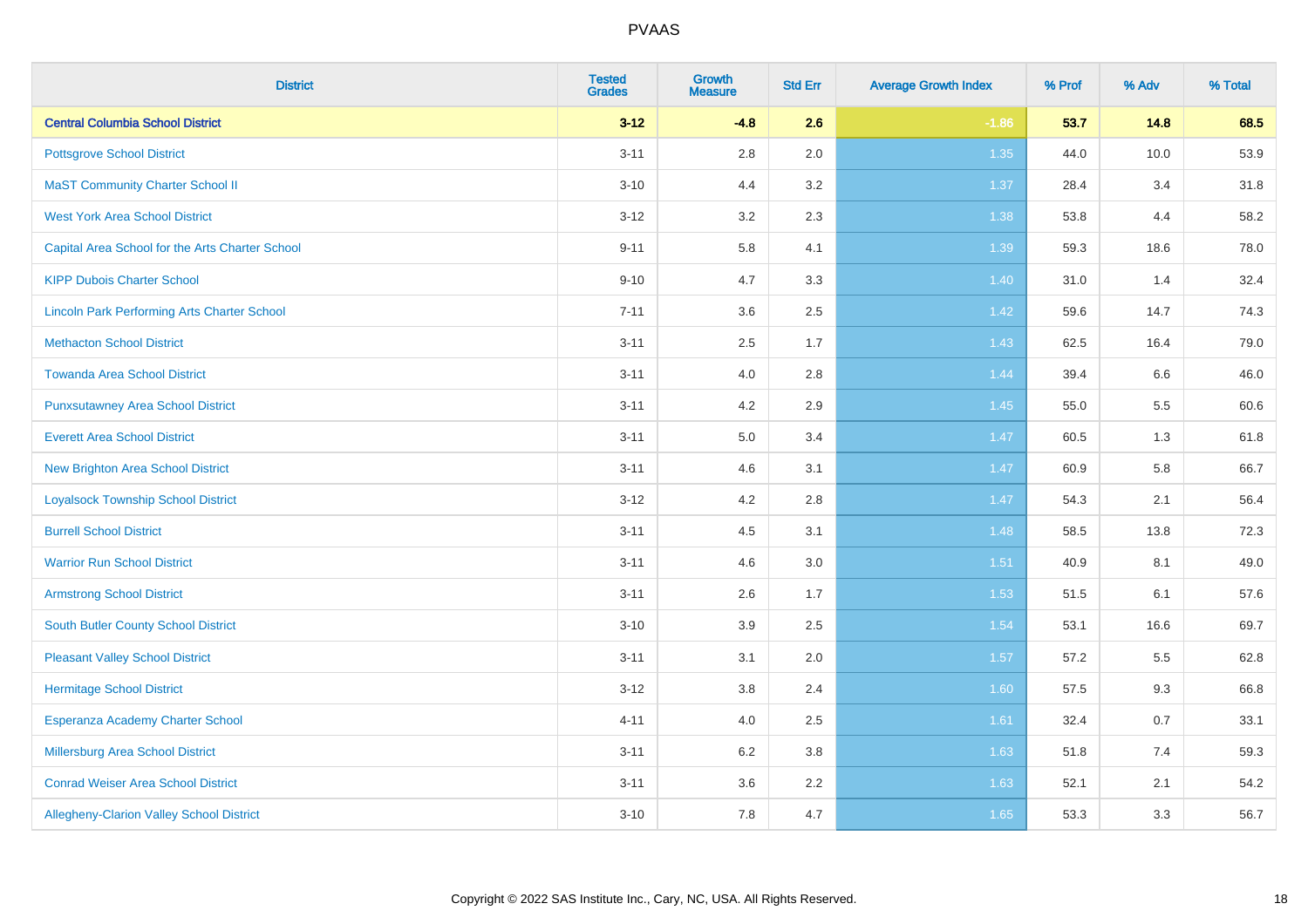| <b>District</b>                           | <b>Tested</b><br><b>Grades</b> | <b>Growth</b><br><b>Measure</b> | <b>Std Err</b> | <b>Average Growth Index</b> | % Prof | % Adv | % Total |
|-------------------------------------------|--------------------------------|---------------------------------|----------------|-----------------------------|--------|-------|---------|
| <b>Central Columbia School District</b>   | $3 - 12$                       | $-4.8$                          | 2.6            | $-1.86$                     | 53.7   | 14.8  | 68.5    |
| <b>Central Bucks School District</b>      | $3 - 11$                       | 1.6                             | 0.9            | 1.66                        | 63.0   | 16.8  | 79.8    |
| <b>Oswayo Valley School District</b>      | $3 - 12$                       | 8.5                             | 5.0            | 1.68                        | 50.0   | 16.7  | 66.7    |
| <b>Reach Cyber Charter School</b>         | $3 - 11$                       | 8.1                             | 4.7            | 1.72                        | 42.4   | 4.6   | 47.0    |
| <b>Northgate School District</b>          | $3 - 11$                       | 6.3                             | 3.6            | 1.73                        | 53.3   | 16.7  | 70.0    |
| <b>Bentworth School District</b>          | $3 - 11$                       | 5.7                             | 3.2            | 1.75                        | 44.2   | 19.5  | 63.6    |
| <b>Salisbury Township School District</b> | $3 - 11$                       | 6.3                             | 3.6            | 1.77                        | 46.2   | 6.6   | 52.8    |
| York Academy Regional Charter School      | $3 - 11$                       | 9.0                             | 5.0            | 1.79                        | 55.2   | 0.0   | 55.2    |
| <b>Sto-Rox School District</b>            | $3 - 10$                       | $6.6\,$                         | 3.7            | 1.80                        | 13.4   | 0.0   | 13.4    |
| <b>Laurel Highlands School District</b>   | $3 - 11$                       | 4.3                             | 2.4            | 1.81                        | 44.9   | 9.6   | 54.5    |
| <b>Hanover Public School District</b>     | $3 - 11$                       | 5.2                             | 2.8            | 1.83                        | 52.2   | 14.4  | 66.7    |
| <b>Blacklick Valley School District</b>   | $3 - 11$                       | 8.0                             | 4.3            | 1.85                        | 34.1   | 0.0   | 34.1    |
| <b>Monessen City School District</b>      | $3 - 10$                       | 8.3                             | 4.5            | 1.85                        | 42.9   | 2.9   | 45.7    |
| <b>Uniontown Area School District</b>     | $3 - 11$                       | 6.0                             | 3.2            | 1.87                        | 62.4   | 5.9   | 68.2    |
| <b>Sharon City School District</b>        | $3 - 11$                       | 4.9                             | 2.6            | 1.87                        | 48.2   | 5.3   | 53.4    |
| <b>Steel Valley School District</b>       | $3 - 11$                       | 6.5                             | 3.4            | 1.89                        | 50.7   | 5.6   | 56.3    |
| <b>Western Wayne School District</b>      | $3 - 11$                       | 5.6                             | 2.9            | 1.93                        | 41.3   | 17.4  | 58.7    |
| <b>Pottsville Area School District</b>    | $3 - 12$                       | 4.4                             | 2.3            | 1.94                        | 44.8   | 5.4   | 50.2    |
| <b>Beaver Area School District</b>        | $3 - 10$                       | 4.7                             | 2.4            | 1.94                        | 57.4   | 16.8  | 74.2    |
| <b>West Allegheny School District</b>     | $3 - 12$                       | 4.0                             | 2.1            | 1.96                        | 63.1   | 15.7  | 78.8    |
| <b>Central Valley School District</b>     | $3 - 10$                       | 4.8                             | 2.4            | 1.98                        | 56.9   | 9.0   | 65.9    |
| Altoona Area School District              | $3 - 12$                       | 3.3                             | 1.6            | 1.99                        | 47.7   | 8.2   | 55.9    |
| <b>Blackhawk School District</b>          | $3 - 11$                       | 4.7                             | 2.3            | 2.01                        | 55.8   | 8.8   | 64.6    |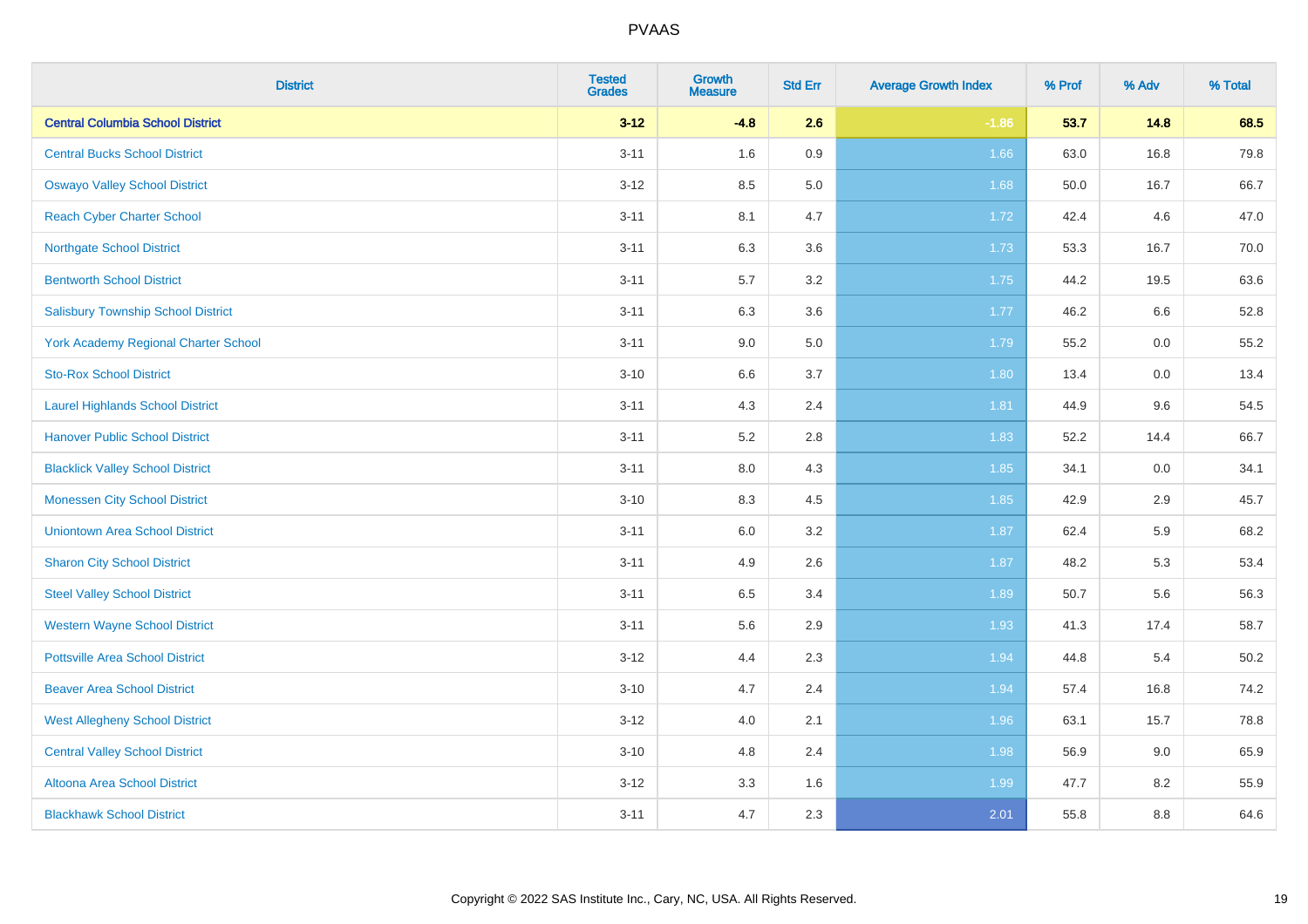| <b>District</b>                                        | <b>Tested</b><br><b>Grades</b> | <b>Growth</b><br><b>Measure</b> | <b>Std Err</b> | <b>Average Growth Index</b> | % Prof | % Adv | % Total |
|--------------------------------------------------------|--------------------------------|---------------------------------|----------------|-----------------------------|--------|-------|---------|
| <b>Central Columbia School District</b>                | $3 - 12$                       | $-4.8$                          | 2.6            | $-1.86$                     | 53.7   | 14.8  | 68.5    |
| <b>Chester Charter Scholars Academy Charter School</b> | $3 - 12$                       | 8.4                             | 4.1            | 2.03                        | 23.4   | 0.0   | 23.4    |
| Dr Robert Ketterer Charter School Inc                  | $6 - 12$                       | 10.1                            | 5.0            | 2.04                        | 14.9   | 0.4   | 15.3    |
| <b>Millcreek Township School District</b>              | $3 - 11$                       | 3.1                             | 1.5            | 2.06                        | 55.6   | 14.2  | 69.7    |
| <b>Coudersport Area School District</b>                | $3 - 11$                       | 7.7                             | 3.7            | 2.06                        | 55.7   | 8.2   | 63.9    |
| <b>Keystone Oaks School District</b>                   | $3 - 11$                       | 5.5                             | 2.6            | 2.07                        | 53.2   | 12.1  | 65.4    |
| <b>South Western School District</b>                   | $3 - 12$                       | 3.9                             | 1.9            | 2.08                        | 60.2   | 8.1   | 68.3    |
| <b>Grove City Area School District</b>                 | $3 - 12$                       | 5.1                             | 2.4            | 2.09                        | 36.4   | 16.5  | 52.8    |
| <b>Eastern Lancaster County School District</b>        | $3 - 12$                       | 4.5                             | 2.2            | 2.09                        | 46.3   | 11.4  | 57.6    |
| <b>Muhlenberg School District</b>                      | $3 - 10$                       | 4.0                             | 1.9            | 2.10                        | 34.2   | 2.6   | 36.8    |
| Community Academy Of Philadelphia Charter School       | $3 - 11$                       | 5.8                             | 2.7            | 2.12                        | 26.7   | 0.9   | 27.6    |
| Pennsylvania Leadership Charter School                 | $3 - 11$                       | 4.6                             | 2.2            | 2.13                        | 55.4   | 11.2  | 66.7    |
| <b>Allegheny Valley School District</b>                | $3 - 11$                       | 8.5                             | 3.9            | 2.17                        | 53.1   | 12.2  | 65.3    |
| <b>Carlynton School District</b>                       | $3 - 11$                       | 7.3                             | 3.3            | 2.22                        | 41.0   | 10.5  | 51.6    |
| Pennsylvania Distance Learning Charter School          | $3 - 12$                       | 9.3                             | 4.2            | 2.22                        | 42.2   | 3.1   | 45.3    |
| Lincoln Leadership Academy Charter School              | $3 - 12$                       | 14.2                            | 6.4            | 2.22                        | 23.5   | 0.0   | 23.5    |
| <b>Carbondale Area School District</b>                 | $3 - 10$                       | 7.4                             | 3.3            | 2.25                        | 56.6   | 2.6   | 59.2    |
| <b>Agora Cyber Charter School</b>                      | $3 - 11$                       | 5.8                             | 2.6            | 2.28                        | 42.8   | 6.6   | 49.4    |
| <b>Wilson Area School District</b>                     | $3 - 11$                       | 6.0                             | 2.6            | 2.30                        | 48.7   | 8.5   | 57.2    |
| <b>Brookville Area School District</b>                 | $3 - 11$                       | 6.9                             | 3.0            | 2.30                        | 55.2   | 15.6  | 70.8    |
| <b>Richland School District</b>                        | $3 - 11$                       | 6.7                             | 2.9            | 2.33                        | 62.2   | 19.2  | 81.4    |
| <b>Collegium Charter School</b>                        | $3 - 10$                       | 5.9                             | 2.5            | 2.33                        | 38.1   | 7.9   | 46.0    |
| <b>Governor Mifflin School District</b>                | $3 - 11$                       | 4.1                             | 1.8            | 2.33                        | 42.5   | 7.2   | 49.7    |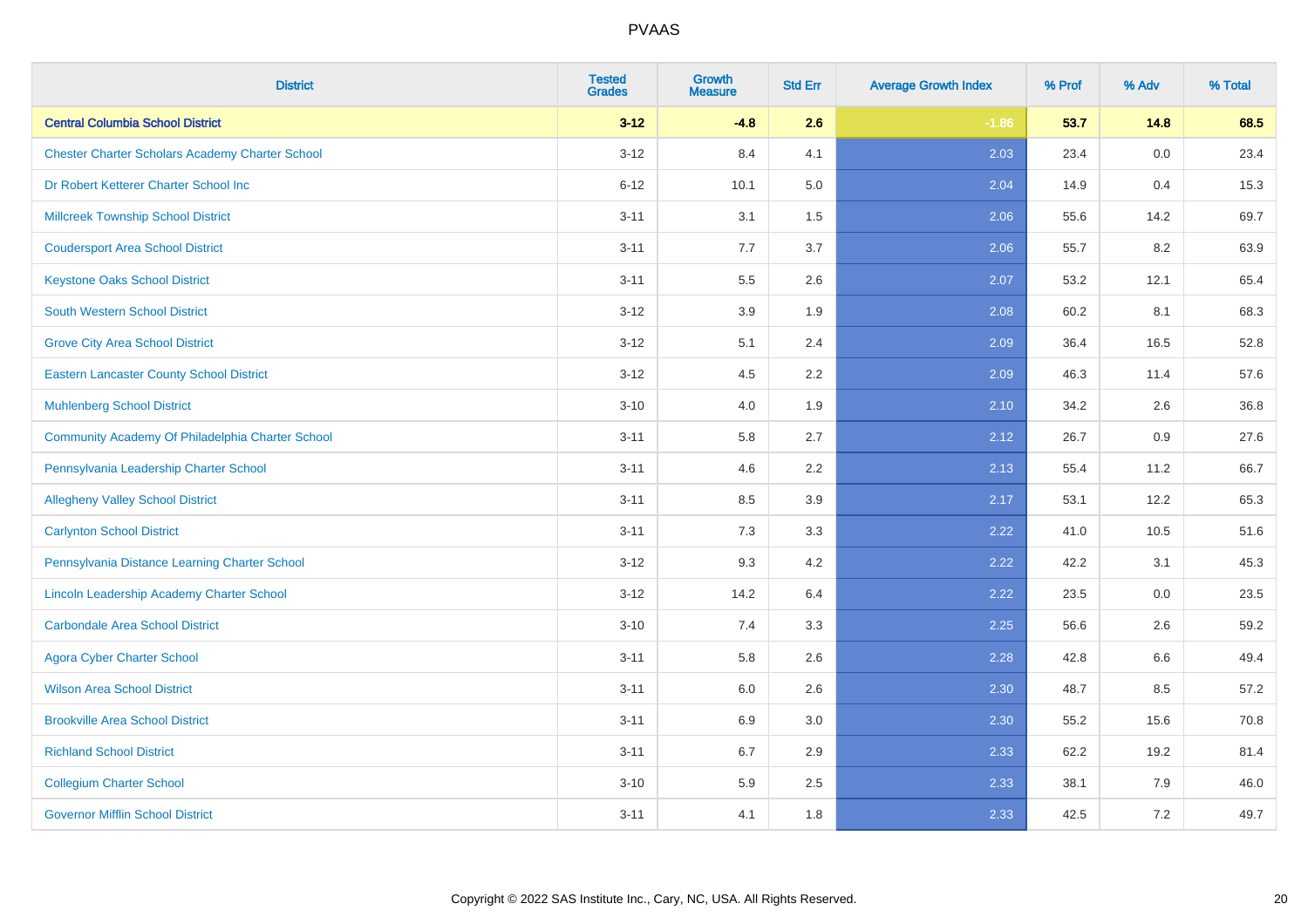| <b>District</b>                             | <b>Tested</b><br><b>Grades</b> | <b>Growth</b><br><b>Measure</b> | <b>Std Err</b> | <b>Average Growth Index</b> | % Prof | % Adv | % Total |
|---------------------------------------------|--------------------------------|---------------------------------|----------------|-----------------------------|--------|-------|---------|
| <b>Central Columbia School District</b>     | $3 - 12$                       | $-4.8$                          | 2.6            | $-1.86$                     | 53.7   | 14.8  | 68.5    |
| <b>Franklin Area School District</b>        | $3 - 11$                       | 6.6                             | 2.8            | 2.34                        | 48.2   | 4.5   | 52.7    |
| <b>Hampton Township School District</b>     | $3 - 11$                       | 5.1                             | 2.2            | 2.35                        | 54.0   | 28.2  | 82.2    |
| <b>New Foundations Charter School</b>       | $3 - 11$                       | 5.4                             | 2.2            | 2.41                        | 47.2   | 2.5   | 49.8    |
| People For People Charter School            | $3 - 12$                       | 13.3                            | 5.5            | 2.43                        | 13.5   | 0.0   | 13.5    |
| <b>Wattsburg Area School District</b>       | $3 - 11$                       | 6.5                             | 2.7            | 2.43                        | 42.7   | 7.6   | 50.3    |
| <b>Belle Vernon Area School District</b>    | $3 - 11$                       | 6.5                             | 2.6            | 2.44                        | 55.6   | 11.1  | 66.7    |
| <b>Belmont Charter School</b>               | $3 - 10$                       | 16.0                            | 6.5            | 2.45                        | 64.3   | 0.0   | 64.3    |
| <b>Bethlehem-Center School District</b>     | $3 - 10$                       | 8.1                             | 3.3            | 2.46                        | 35.1   | 1.4   | 36.5    |
| <b>Wilmington Area School District</b>      | $3 - 11$                       | 7.5                             | 3.0            | 2.48                        | 55.1   | 5.1   | 60.2    |
| <b>Shenandoah Valley School District</b>    | $3 - 11$                       | 9.7                             | 3.9            | 2.49                        | 28.3   | 5.0   | 33.3    |
| 21st Century Cyber Charter School           | $6 - 12$                       | 5.7                             | 2.3            | 2.50                        | 56.7   | 8.3   | 65.0    |
| Northampton Area School District            | $3 - 11$                       | 4.0                             | 1.6            | 2.51                        | 52.3   | 10.8  | 63.1    |
| <b>Clarion Area School District</b>         | $3 - 11$                       | 10.3                            | 4.1            | 2.51                        | 45.4   | 14.6  | 60.0    |
| Renaissance Academy Charter School          | $3 - 11$                       | 8.3                             | 3.3            | 2.54                        | 45.6   | 22.8  | 68.4    |
| New Hope-Solebury School District           | $3 - 11$                       | 7.5                             | 2.9            | 2.57                        | 68.2   | 22.7  | 90.9    |
| <b>Penncrest School District</b>            | $3 - 11$                       | 5.7                             | 2.2            | 2.57                        | 47.2   | 7.1   | 54.3    |
| <b>Kennett Consolidated School District</b> | $3 - 11$                       | 4.8                             | 1.8            | 2.61                        | 52.5   | 10.7  | 63.2    |
| <b>Wyalusing Area School District</b>       | $3 - 12$                       | 8.8                             | 3.3            | 2.68                        | 54.6   | 11.7  | 66.2    |
| <b>Spring Grove Area School District</b>    | $3 - 11$                       | 5.6                             | 2.1            | 2.68                        | 55.1   | 15.0  | 70.1    |
| <b>Multicultural Academy Charter School</b> | $9 - 11$                       | 9.5                             | 3.5            | 2.69                        | 22.0   | 0.0   | 22.0    |
| <b>Homer-Center School District</b>         | $3 - 11$                       | 9.7                             | 3.6            | 2.70                        | 45.1   | 17.2  | 62.3    |
| <b>Mars Area School District</b>            | $3 - 10$                       | 5.7                             | 2.1            | 2.75                        | 57.9   | 18.2  | 76.1    |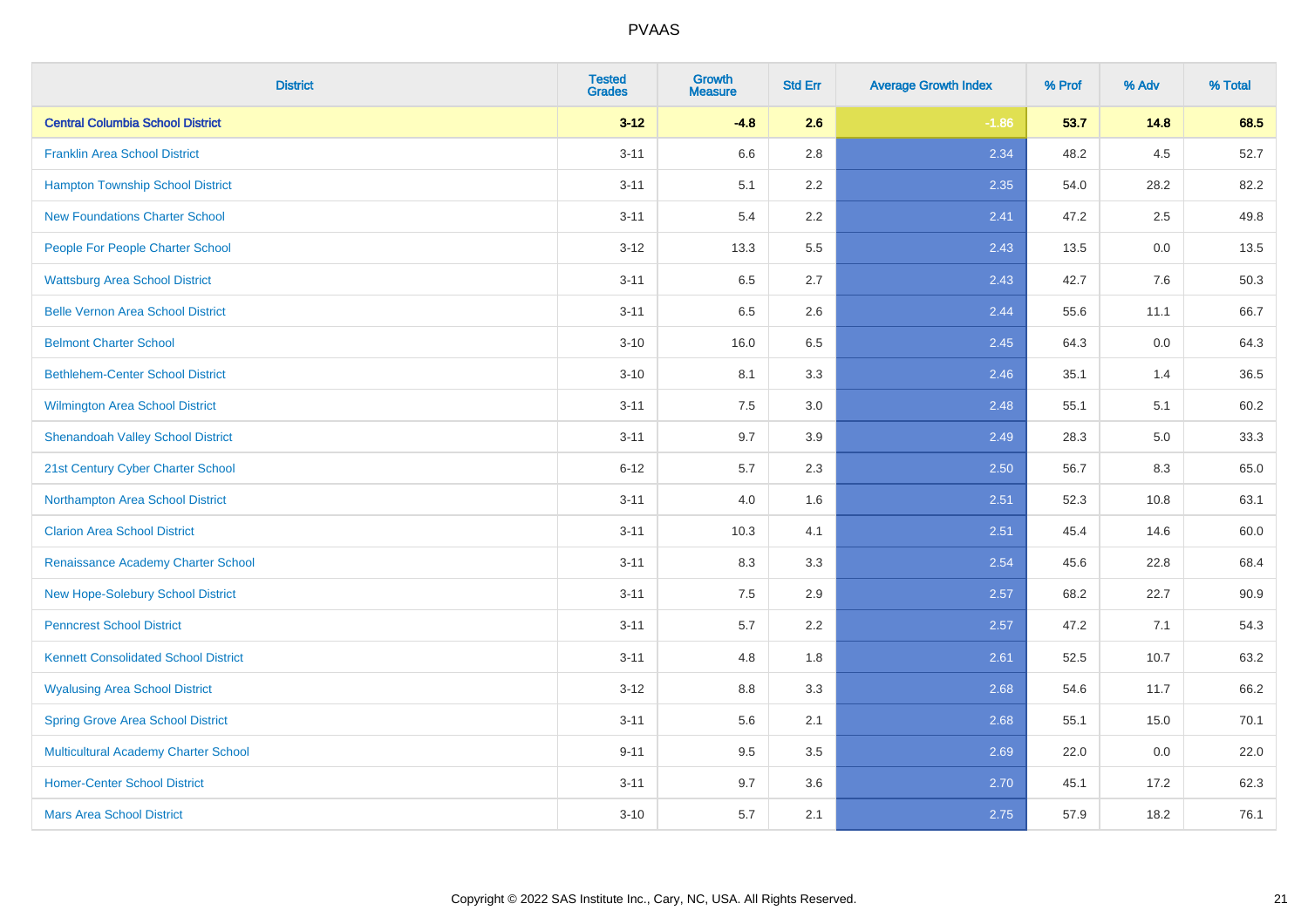| <b>District</b>                                | <b>Tested</b><br><b>Grades</b> | <b>Growth</b><br><b>Measure</b> | <b>Std Err</b> | <b>Average Growth Index</b> | % Prof | % Adv | % Total |
|------------------------------------------------|--------------------------------|---------------------------------|----------------|-----------------------------|--------|-------|---------|
| <b>Central Columbia School District</b>        | $3 - 12$                       | $-4.8$                          | 2.6            | $-1.86$                     | 53.7   | 14.8  | 68.5    |
| <b>Warwick School District</b>                 | $3 - 11$                       | 5.2                             | 1.9            | 2.76                        | 46.4   | 17.0  | 63.3    |
| <b>Peters Township School District</b>         | $3 - 11$                       | 5.0                             | 1.8            | 2.76                        | 59.8   | 26.1  | 85.9    |
| Lehigh Valley Charter High School For The Arts | $9 - 10$                       | 7.3                             | 2.6            | 2.82                        | 62.3   | 18.2  | 80.5    |
| <b>Jenkintown School District</b>              | $3 - 11$                       | 12.5                            | 4.4            | 2.84                        | 54.6   | 29.6  | 84.1    |
| <b>Hempfield Area School District</b>          | $3 - 12$                       | 4.6                             | 1.6            | 2.86                        | 53.5   | 20.1  | 73.6    |
| Daniel Boone Area School District              | $3 - 12$                       | 5.7                             | 2.0            | 2.88                        | 51.0   | 11.5  | 62.6    |
| <b>Stroudsburg Area School District</b>        | $3 - 11$                       | $5.5\,$                         | 1.9            | 2.88                        | 48.1   | 4.2   | 52.3    |
| <b>Hollidaysburg Area School District</b>      | $3 - 11$                       | 6.0                             | 2.1            | 2.88                        | 57.1   | 12.3  | 69.4    |
| <b>Dover Area School District</b>              | $3 - 12$                       | 6.0                             | 2.1            | 2.94                        | 52.2   | 6.0   | 58.2    |
| Palmyra Area School District                   | $3 - 11$                       | 5.6                             | 1.9            | 2.96                        | 56.4   | 15.6  | 72.0    |
| <b>Montgomery Area School District</b>         | $3 - 11$                       | 10.7                            | 3.6            | 2.96                        | 48.7   | 12.4  | 61.1    |
| <b>Neshaminy School District</b>               | $3 - 11$                       | 4.0                             | 1.3            | 3.02                        | 58.7   | 9.5   | 68.2    |
| Northeastern York School District              | $3 - 11$                       | 5.9                             | 2.0            | 3.03                        | 51.1   | 16.6  | 67.6    |
| Saint Marys Area School District               | $3 - 11$                       | 7.8                             | 2.6            | 3.04                        | 57.0   | 8.2   | 65.2    |
| <b>Northern Cambria School District</b>        | $3 - 11$                       | 10.0                            | 3.3            | 3.04                        | 47.4   | 5.1   | 52.6    |
| <b>Cranberry Area School District</b>          | $3 - 12$                       | 9.2                             | 3.0            | 3.04                        | 47.5   | 10.2  | 57.6    |
| <b>Connellsville Area School District</b>      | $3 - 11$                       | 6.1                             | 2.0            | 3.05                        | 45.4   | 7.8   | 53.2    |
| <b>Ephrata Area School District</b>            | $3 - 11$                       | 5.6                             | 1.8            | 3.12                        | 54.7   | 9.5   | 64.2    |
| <b>Avon Grove Charter School</b>               | $3 - 11$                       | 9.0                             | 2.9            | 3.13                        | 58.8   | 16.7  | 75.5    |
| <b>Bethel Park School District</b>             | $3 - 11$                       | 5.6                             | 1.8            | 3.18                        | 65.3   | 18.6  | 83.9    |
| Jamestown Area School District                 | $3 - 11$                       | 13.5                            | 4.2            | 3.19                        | 64.4   | 13.3  | 77.8    |
| <b>Sayre Area School District</b>              | $3 - 11$                       | 11.2                            | 3.5            | 3.20                        | 52.2   | 7.5   | 59.7    |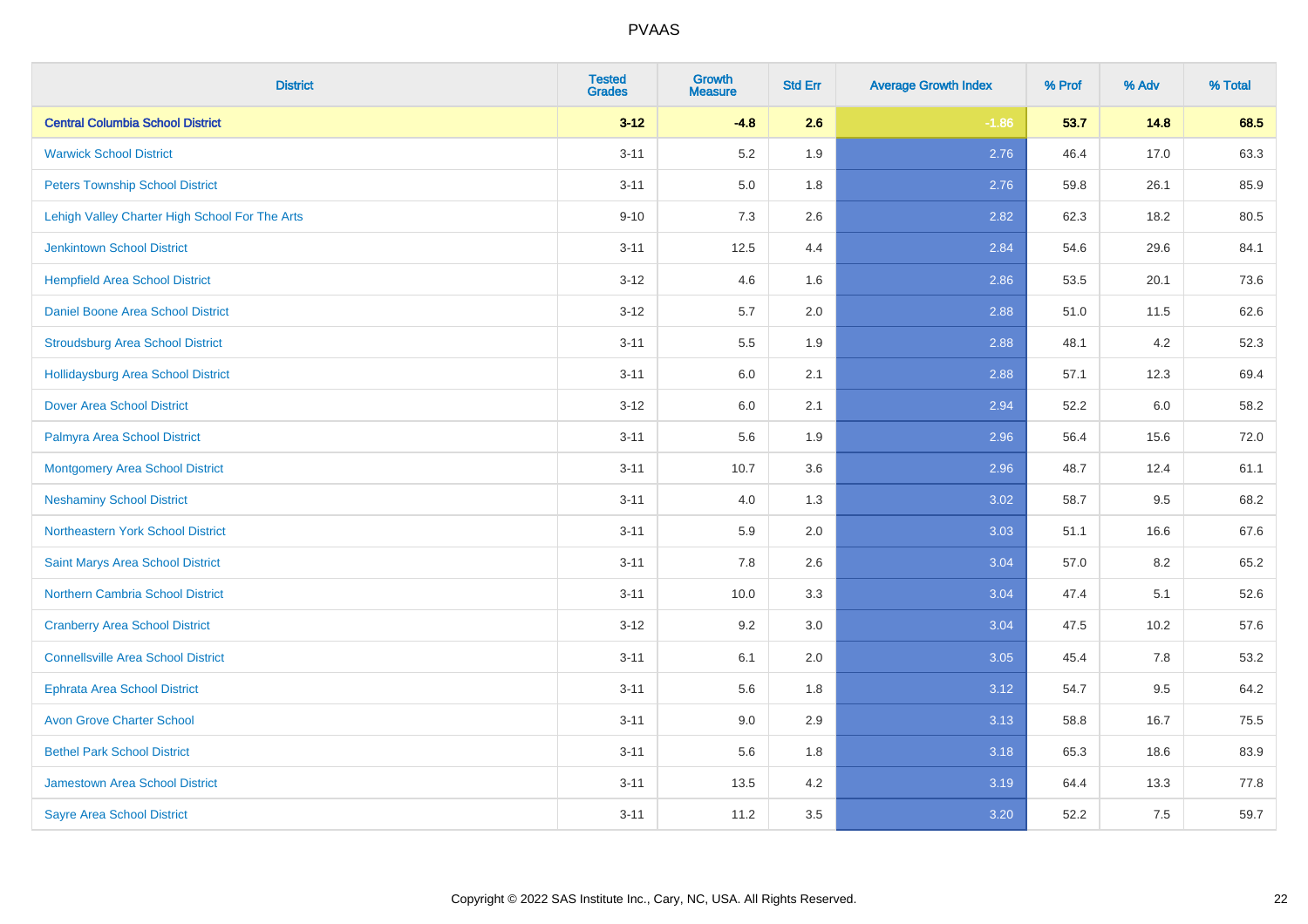| <b>District</b>                                | <b>Tested</b><br><b>Grades</b> | <b>Growth</b><br><b>Measure</b> | <b>Std Err</b> | <b>Average Growth Index</b> | % Prof | % Adv | % Total |
|------------------------------------------------|--------------------------------|---------------------------------|----------------|-----------------------------|--------|-------|---------|
| <b>Central Columbia School District</b>        | $3 - 12$                       | $-4.8$                          | 2.6            | $-1.86$                     | 53.7   | 14.8  | 68.5    |
| <b>Wayne Highlands School District</b>         | $3 - 11$                       | 7.8                             | 2.4            | 3.23                        | 52.3   | 13.1  | 65.4    |
| <b>Tech Freire Charter School</b>              | $9 - 11$                       | 9.3                             | 2.9            | 3.26                        | 18.0   | 1.1   | 19.1    |
| <b>East Penn School District</b>               | $3 - 11$                       | 4.1                             | 1.3            | 3.27                        | 55.8   | 11.5  | 67.3    |
| Mechanicsburg Area School District             | $3 - 11$                       | 5.9                             | 1.8            | 3.29                        | 57.2   | 13.7  | 70.9    |
| <b>Central Dauphin School District</b>         | $3 - 11$                       | 4.4                             | 1.3            | 3.32                        | 53.3   | 7.4   | 60.7    |
| <b>Mastery Charter School - Hardy Williams</b> | $3 - 11$                       | 11.4                            | 3.4            | 3.33                        | 44.3   | 5.7   | 50.0    |
| Pennsylvania Virtual Charter School            | $3 - 11$                       | 11.8                            | 3.5            | 3.37                        | 56.5   | 11.1  | 67.6    |
| <b>School Lane Charter School</b>              | $3 - 11$                       | 12.4                            | 3.6            | 3.43                        | 59.1   | 9.8   | 68.9    |
| <b>Whitehall-Coplay School District</b>        | $3 - 11$                       | 6.1                             | 1.8            | 3.45                        | 49.3   | 7.4   | 56.6    |
| Ambridge Area School District                  | $3 - 12$                       | 9.1                             | 2.6            | 3.46                        | 50.4   | 10.7  | 61.1    |
| Pen Argyl Area School District                 | $3 - 12$                       | 9.2                             | 2.7            | 3.46                        | 50.0   | 12.6  | 62.6    |
| Selinsgrove Area School District               | $3 - 12$                       | 8.3                             | 2.3            | 3.54                        | 56.8   | 10.0  | 66.8    |
| <b>West Shore School District</b>              | $3 - 12$                       | 5.0                             | 1.4            | 3.59                        | 54.2   | 9.4   | 63.6    |
| <b>Hamburg Area School District</b>            | $3 - 11$                       | 8.9                             | 2.5            | 3.63                        | 43.5   | 8.2   | 51.7    |
| <b>Eastern York School District</b>            | $3 - 11$                       | 9.6                             | 2.6            | 3.71                        | 56.3   | 12.6  | 68.9    |
| <b>Mckeesport Area School District</b>         | $3 - 12$                       | 9.0                             | 2.4            | 3.72                        | 31.0   | 4.5   | 35.5    |
| <b>Midd-West School District</b>               | $3 - 11$                       | 10.3                            | 2.7            | 3.80                        | 58.0   | 13.4  | 71.4    |
| <b>Octorara Area School District</b>           | $3 - 11$                       | 9.1                             | 2.4            | 3.82                        | 52.1   | 8.5   | 60.6    |
| <b>Eastern Lebanon County School District</b>  | $3 - 11$                       | 8.6                             | 2.2            | 3.84                        | 48.8   | 11.4  | 60.3    |
| <b>Allentown City School District</b>          | $3 - 12$                       | 5.3                             | 1.4            | 3.88                        | 25.3   | 2.7   | 28.0    |
| <b>Freeport Area School District</b>           | $3 - 10$                       | 9.7                             | 2.5            | 3.91                        | 57.5   | 17.8  | 75.3    |
| <b>Lake-Lehman School District</b>             | $3 - 11$                       | 10.8                            | 2.7            | 3.93                        | 55.3   | 7.9   | 63.2    |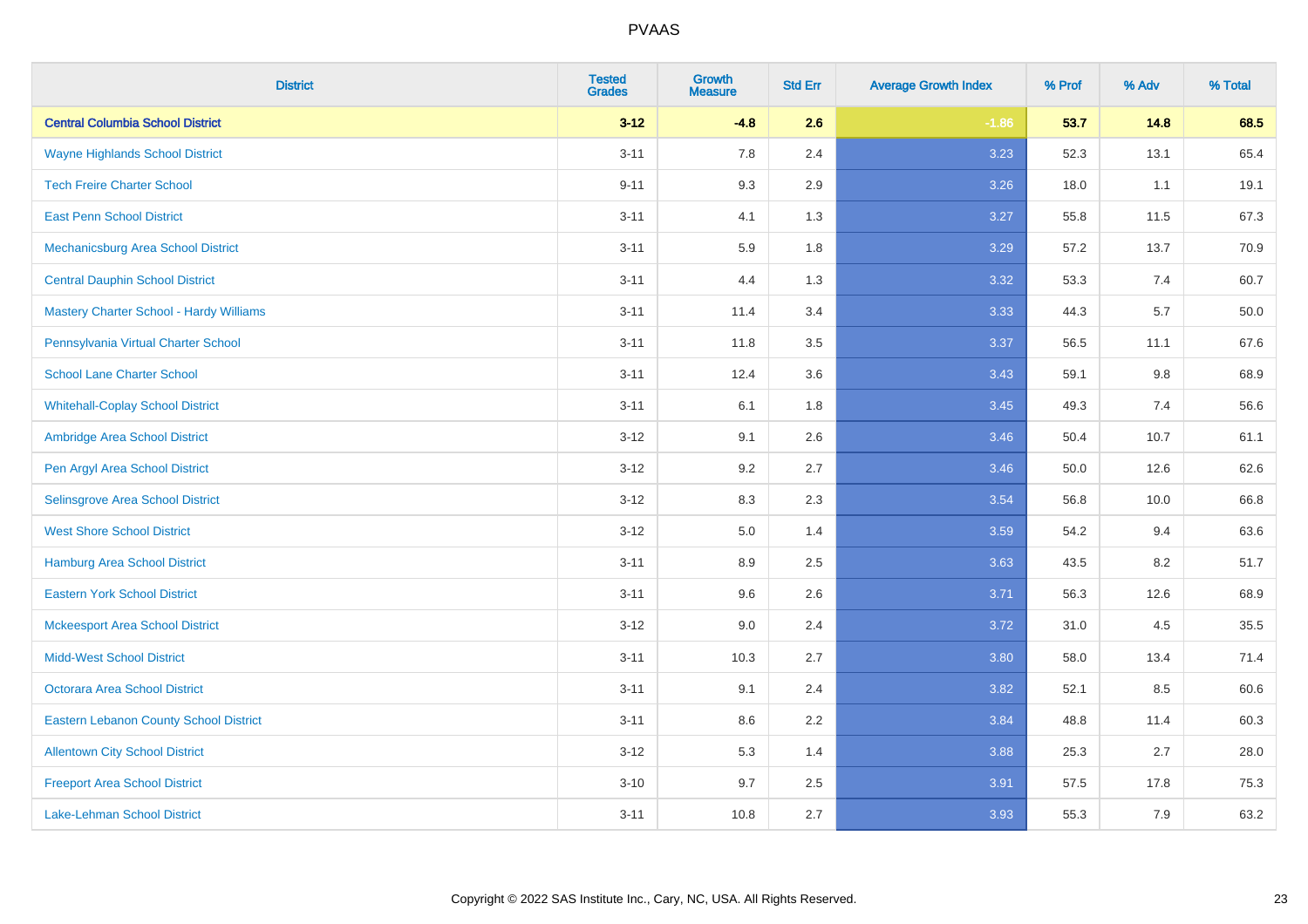| <b>District</b>                                    | <b>Tested</b><br><b>Grades</b> | <b>Growth</b><br><b>Measure</b> | <b>Std Err</b> | <b>Average Growth Index</b> | % Prof | % Adv | % Total |
|----------------------------------------------------|--------------------------------|---------------------------------|----------------|-----------------------------|--------|-------|---------|
| <b>Central Columbia School District</b>            | $3 - 12$                       | $-4.8$                          | 2.6            | $-1.86$                     | 53.7   | 14.8  | 68.5    |
| <b>William Penn School District</b>                | $3 - 12$                       | 8.3                             | 2.1            | 3.99                        | 35.6   | 3.0   | 38.7    |
| <b>Greater Nanticoke Area School District</b>      | $3 - 12$                       | 11.2                            | 2.8            | 4.01                        | 38.0   | 12.4  | 50.4    |
| <b>Greenwood School District</b>                   | $3 - 11$                       | 15.9                            | 3.9            | 4.11                        | 50.0   | 25.0  | 75.0    |
| <b>Montoursville Area School District</b>          | $3 - 12$                       | 10.8                            | 2.5            | 4.24                        | 44.6   | 20.1  | 64.8    |
| Moon Area School District                          | $3 - 11$                       | 8.2                             | 1.9            | 4.25                        | 58.7   | 18.5  | 77.2    |
| <b>Centennial School District</b>                  | $3 - 10$                       | 7.1                             | 1.7            | 4.29                        | 50.1   | 8.7   | 58.9    |
| <b>Parkland School District</b>                    | $3 - 11$                       | 5.3                             | 1.2            | 4.30                        | 58.0   | 22.3  | 80.4    |
| <b>Iroquois School District</b>                    | $3 - 11$                       | 13.1                            | 3.0            | 4.35                        | 48.2   | 7.8   | 56.0    |
| <b>Spring-Ford Area School District</b>            | $3 - 11$                       | 6.0                             | 1.3            | 4.46                        | 60.8   | 16.5  | 77.4    |
| Northern Bedford County School District            | $3 - 11$                       | 16.5                            | 3.6            | 4.58                        | 51.7   | 20.0  | 71.7    |
| <b>Littlestown Area School District</b>            | $3 - 11$                       | 11.4                            | 2.5            | 4.62                        | 55.2   | 10.4  | 65.6    |
| Pocono Mountain School District                    | $3 - 12$                       | $6.8\,$                         | 1.5            | 4.62                        | 45.8   | 5.0   | 50.7    |
| <b>Upper Darby School District</b>                 | $3 - 12$                       | 6.9                             | 1.5            | 4.62                        | 45.0   | 6.7   | 51.7    |
| <b>Conestoga Valley School District</b>            | $3 - 11$                       | 8.7                             | 1.8            | 4.69                        | 60.3   | 13.5  | 73.8    |
| <b>Derry Area School District</b>                  | $3 - 11$                       | 13.2                            | 2.8            | 4.69                        | 60.0   | 12.5  | 72.5    |
| <b>Fort Leboeuf School District</b>                | $3 - 11$                       | 11.7                            | 2.5            | 4.73                        | 48.5   | 21.1  | 69.6    |
| Penns Valley Area School District                  | $3 - 12$                       | 14.0                            | 2.9            | 4.80                        | 41.9   | 23.1  | 65.0    |
| <b>Shippensburg Area School District</b>           | $3 - 11$                       | 9.3                             | 1.9            | 4.84                        | 53.1   | 10.2  | 63.3    |
| <b>Commonwealth Charter Academy Charter School</b> | $3 - 10$                       | 9.1                             | 1.9            | 4.90                        | 47.2   | 9.1   | 56.3    |
| <b>York Suburban School District</b>               | $3 - 11$                       | 10.1                            | 2.1            | 4.91                        | 53.5   | 27.8  | 81.3    |
| <b>West Perry School District</b>                  | $3 - 11$                       | 12.5                            | 2.5            | 4.99                        | 56.6   | 8.4   | 65.0    |
| <b>Cornwall-Lebanon School District</b>            | $3 - 11$                       | 8.3                             | 1.6            | 5.08                        | 47.2   | 8.4   | 55.6    |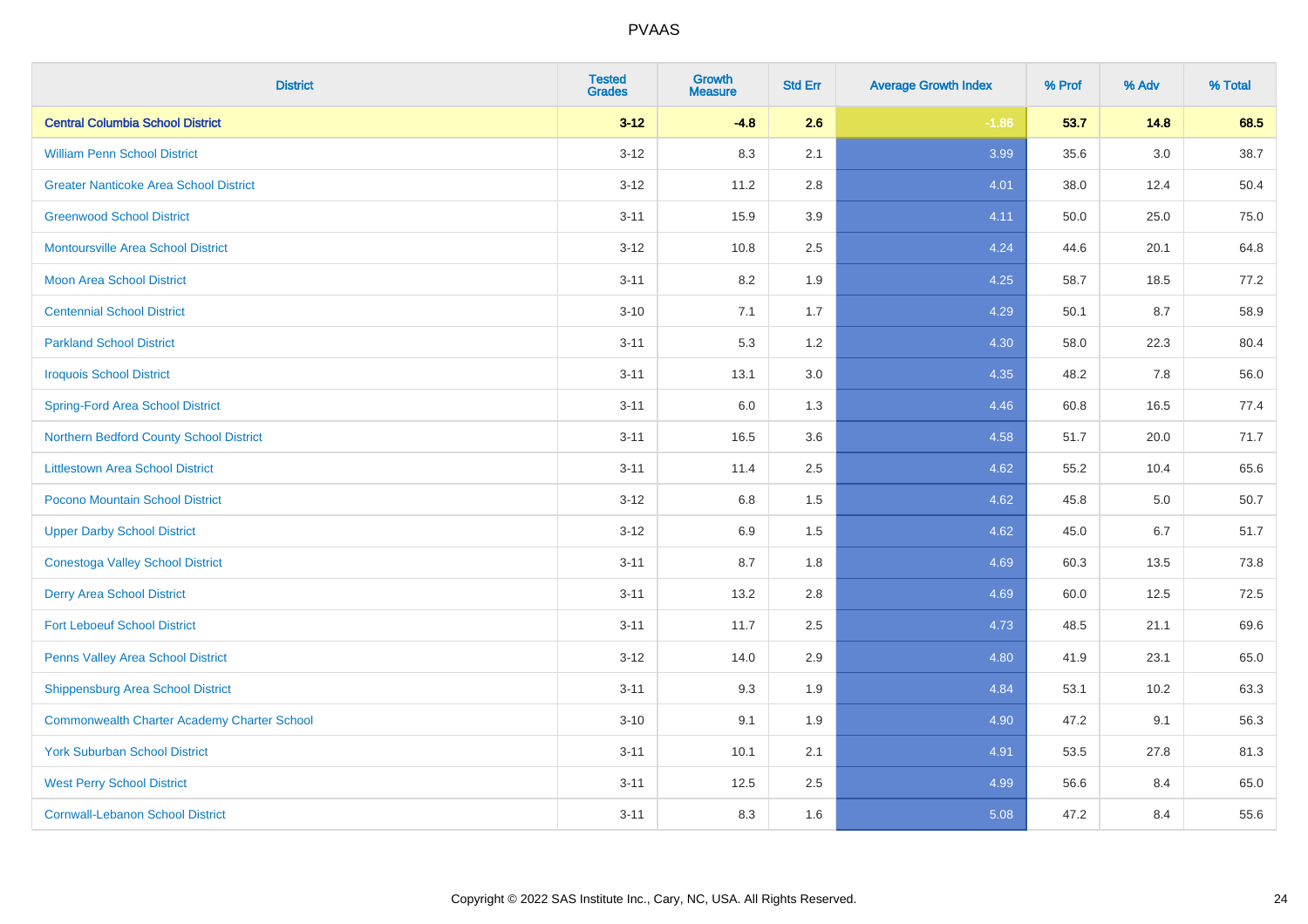| <b>District</b>                               | <b>Tested</b><br><b>Grades</b> | <b>Growth</b><br><b>Measure</b> | <b>Std Err</b> | <b>Average Growth Index</b> | % Prof | % Adv | % Total |
|-----------------------------------------------|--------------------------------|---------------------------------|----------------|-----------------------------|--------|-------|---------|
| <b>Central Columbia School District</b>       | $3 - 12$                       | $-4.8$                          | 2.6            | $-1.86$                     | 53.7   | 14.8  | 68.5    |
| <b>City CHS</b>                               | $10 - 11$                      | 13.6                            | 2.7            | 5.12                        | 45.8   | 3.0   | 48.8    |
| <b>Cocalico School District</b>               | $3 - 11$                       | 10.6                            | 2.0            | 5.18                        | 50.8   | 14.1  | 64.8    |
| <b>Haverford Township School District</b>     | $3 - 11$                       | $8.0\,$                         | 1.5            | 5.27                        | 53.0   | 25.5  | 78.6    |
| Fox Chapel Area School District               | $3 - 11$                       | 9.8                             | 1.8            | 5.36                        | 56.6   | 28.6  | 85.2    |
| <b>Mifflin County School District</b>         | $3 - 11$                       | 9.1                             | 1.7            | 5.49                        | 47.1   | 6.7   | 53.8    |
| <b>Unionville-Chadds Ford School District</b> | $3 - 11$                       | 17.1                            | 3.1            | 5.51                        | 68.1   | 13.2  | 81.3    |
| <b>Fleetwood Area School District</b>         | $3 - 10$                       | 12.2                            | 2.2            | 5.68                        | 53.5   | 11.6  | 65.2    |
| <b>Mountain View School District</b>          | $3 - 11$                       | 20.9                            | 3.5            | 5.91                        | 57.8   | 20.3  | 78.1    |
| <b>Wilson School District</b>                 | $3-12$                         | 8.8                             | 1.5            | 5.96                        | 52.6   | 14.6  | 67.2    |
| <b>Saucon Valley School District</b>          | $3 - 11$                       | 14.7                            | 2.5            | 5.98                        | 48.7   | 20.2  | 69.0    |
| <b>Ridley School District</b>                 | $3 - 12$                       | 10.0                            | 1.6            | 6.10                        | 45.6   | 8.2   | 53.8    |
| <b>Avon Grove School District</b>             | $3 - 10$                       | 10.0                            | 1.6            | 6.26                        | 56.3   | 18.6  | 74.9    |
| <b>Abington Heights School District</b>       | $3 - 11$                       | 13.5                            | 2.2            | 6.27                        | 58.3   | 16.2  | 74.5    |
| <b>Pine-Richland School District</b>          | $3 - 11$                       | 11.5                            | 1.8            | 6.31                        | 60.6   | 24.4  | 85.0    |
| <b>Deer Lakes School District</b>             | $3 - 11$                       | 17.0                            | 2.7            | 6.32                        | 61.5   | 16.4  | 77.9    |
| <b>Derry Township School District</b>         | $3 - 10$                       | 12.8                            | 2.0            | 6.39                        | 54.8   | 25.8  | 80.6    |
| <b>Garnet Valley School District</b>          | $3 - 10$                       | 10.9                            | 1.7            | 6.53                        | 67.1   | 19.0  | 86.1    |
| <b>Hazleton Area School District</b>          | $3 - 11$                       | 9.6                             | 1.4            | 6.77                        | 45.0   | 7.8   | 52.9    |
| <b>Wissahickon School District</b>            | $3 - 10$                       | 12.5                            | 1.8            | 6.85                        | 58.3   | 22.4  | 80.7    |
| <b>Southern York County School District</b>   | $3 - 11$                       | 14.2                            | 2.1            | 6.91                        | 55.1   | 18.1  | 73.1    |
| <b>Delaware Valley School District</b>        | $3 - 11$                       | 12.6                            | 1.8            | 6.93                        | 55.2   | 16.2  | 71.4    |
| <b>Central York School District</b>           | $3-12$                         | 12.3                            | 1.7            | 7.20                        | 55.5   | 11.5  | 67.0    |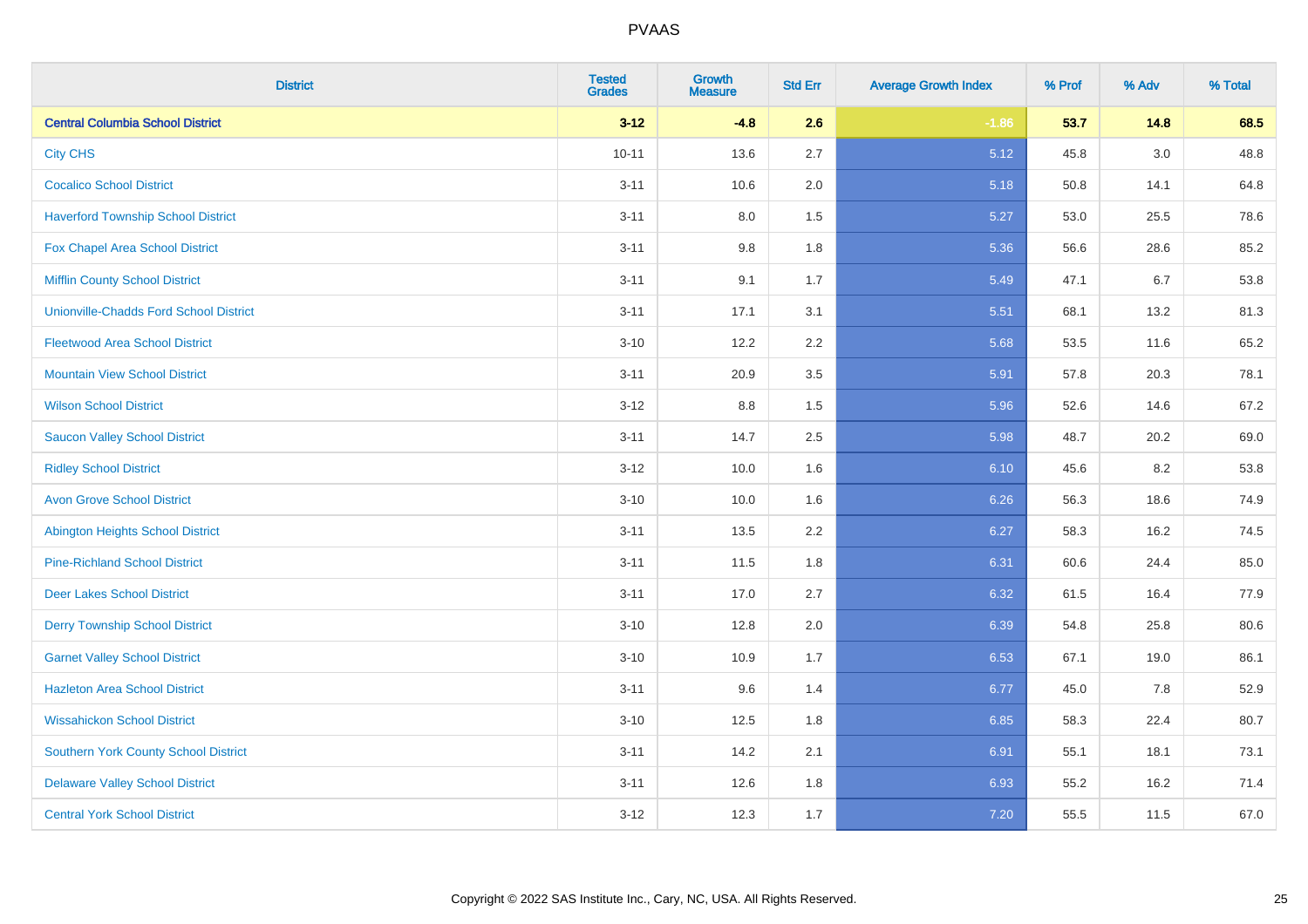| <b>District</b>                          | <b>Tested</b><br><b>Grades</b> | <b>Growth</b><br><b>Measure</b> | <b>Std Err</b> | <b>Average Growth Index</b> | % Prof | % Adv   | % Total |
|------------------------------------------|--------------------------------|---------------------------------|----------------|-----------------------------|--------|---------|---------|
| <b>Central Columbia School District</b>  | $3 - 12$                       | $-4.8$                          | 2.6            | $-1.86$                     | 53.7   | 14.8    | 68.5    |
| <b>Reading School District</b>           | $3 - 11$                       | 10.1                            | 1.4            | 7.25                        | 24.7   | $2.4\,$ | 27.2    |
| <b>Valley View School District</b>       | $3 - 11$                       | 18.1                            | 2.4            | 7.42                        | 53.7   | 14.7    | 68.4    |
| Pennsylvania Cyber Charter School        | $3 - 11$                       | 11.6                            | 1.5            | 7.54                        | 46.3   | 5.0     | 51.3    |
| <b>Upper Merion Area School District</b> | $3 - 11$                       | 15.3                            | 2.0            | 7.62                        | 59.3   | 19.3    | 78.6    |
| <b>Council Rock School District</b>      | $3 - 11$                       | 8.9                             | 1.2            | 7.65                        | 62.8   | 16.6    | 79.4    |
| <b>Tyrone Area School District</b>       | $3 - 12$                       | 19.7                            | 2.5            | 7.87                        | 60.4   | 16.7    | 77.1    |
| <b>Penn-Trafford School District</b>     | $3 - 11$                       | 13.4                            | 1.7            | 7.87                        | 62.3   | 21.9    | 84.2    |
| <b>Pennsbury School District</b>         | $3 - 11$                       | 11.7                            | 1.5            | 7.90                        | 60.1   | 21.3    | 81.3    |
| <b>Great Valley School District</b>      | $3 - 11$                       | 15.0                            | 1.9            | 7.98                        | 50.0   | 35.0    | 85.0    |
| Northern York County School District     | $3 - 11$                       | 15.6                            | 2.0            | 7.98                        | 57.4   | 11.5    | 68.8    |
| <b>Springfield School District</b>       | $3 - 11$                       | 13.8                            | 1.7            | 7.99                        | 60.9   | 21.5    | 82.4    |
| <b>Bethlehem Area School District</b>    | $3 - 11$                       | 9.3                             | 1.1            | 8.15                        | 44.7   | 12.0    | 56.7    |
| <b>Colonial School District</b>          | $3 - 11$                       | 14.0                            | 1.7            | 8.21                        | 60.2   | 19.6    | 79.8    |
| <b>Souderton Area School District</b>    | $3 - 11$                       | 12.4                            | 1.5            | 8.28                        | 61.7   | 15.2    | 76.9    |
| <b>North Penn School District</b>        | $3 - 11$                       | 9.1                             | 1.1            | 8.36                        | 55.8   | 17.0    | 72.8    |
| <b>Upper Dublin School District</b>      | $3 - 12$                       | 15.4                            | 1.8            | 8.53                        | 60.8   | 24.8    | 85.6    |
| <b>Dallastown Area School District</b>   | $3 - 11$                       | 13.5                            | 1.5            | 8.84                        | 56.0   | 17.9    | 73.8    |
| <b>Norwin School District</b>            | $3 - 11$                       | 18.0                            | 1.7            | 10.37                       | 58.5   | 27.0    | 85.4    |
| <b>West Chester Area School District</b> | $3 - 11$                       | 12.6                            | 1.2            | 10.38                       | 66.8   | 20.2    | 87.0    |
| <b>Upper Saint Clair School District</b> | $3 - 11$                       | 18.5                            | 1.7            | 10.65                       | 61.8   | 30.1    | 91.9    |
| Downingtown Area School District         | $3 - 11$                       | 12.1                            | 1.1            | 10.67                       | 60.0   | 23.5    | 83.6    |
| <b>Upper Perkiomen School District</b>   | $3 - 11$                       | 22.1                            | 2.1            | 10.74                       | 57.7   | 13.2    | 70.9    |